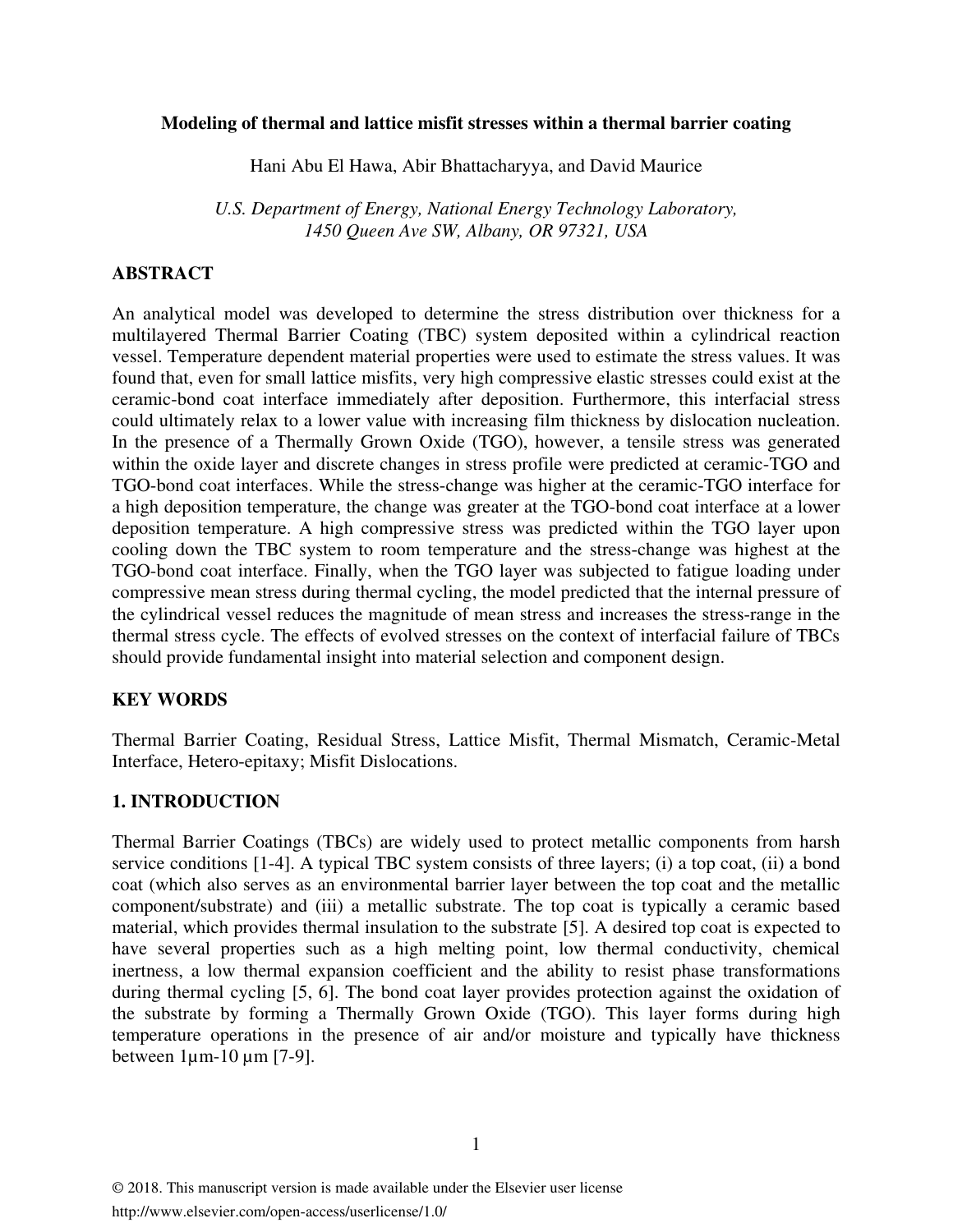The thickness of a typical top coat used in gas turbine engine blades, for example, ranges between 100-250 µm. The turbine blades contain cooling channels to reduce the temperature of the Ni-based substrates during operation. Therefore a 100-250 µm thick TBC can effectively reduce the temperature to the acceptable limit for the Ni-based super alloys in turbine blades [10- 13]. Thicker coatings (> 500-2000 µm), however, may be necessary for other components operating at higher temperatures, which may not have an engineered system for cooling. TBCs are usually subjected to a variety of environmental conditions such as thermal cycling, pressure cycling, abrasive wear, and/or corrosion [14-17]. As a result, residual stresses evolve within the TBC layers and eventually the TBC fails by either rupturing of the top coat or TGO layer. or by delamination at either the top coat/TGO or TGO/bond coat interface.

There are multiple sources of residual stresses in a TBC system after deposition. First, the quenching of molten particles upon contact with the substrate results in tensile stresses in the top layer and corresponding compressive stresses in the substrate. However, several relaxation mechanisms such as microcracking in ceramics, and creep in metallic bond coats, etc. reduce the quench stress to a low value [18, 19]. Second, stresses arise due to the thermal mismatch between the top coat and the bond coat [20]. When a TBC system is cooled down from a deposition temperature to room temperature, the mismatch in the coefficients of thermal expansion (CTE) of the ceramic top coat and the metallic bond coat layer underneath it leads to the generation of additional residual stresses within each layer and at the interfaces. Third, the lattice misfit among the TBC layers and the substrate can also contribute to the interfacial stresses [21, 22]. Furthermore, the formation of new phases can impact the lattice misfit stresses. For example, the formation of a TGO layer can lead to the generation of additional interfacial stresses. These residual stresses can initiate micro-cracks at the bond coat/TGO/top coat interfaces which lead to the interface debonding [23].

Several analytical models have been developed to evaluate the residual stress profiles during TBC deposition and component operation under a variety of conditions [20, 24-27]. Those studies consider the thermal mismatch as the major contributor to the stresses within the TBC layers. The effect of lattice misfit on the stress profile within the TBC layers has not been previously reported. The lattice misfit can contribute to additional stresses in individual TBC layers or may introduce additional defects at the interfaces. Additionally, any effect of phase transformation or evolution of new phases or compounds (e.g. TGO) during the deposition or operation of TBC involves change in lattice parameter between parent and nucleating phases and essentially induces lattice misfit. In a companion paper [28], we utilize the principle of elastic strain energy minimization to model the impacts of lattice misfits on interfacial coherency. The goal of that paper is to evaluate the role of lattice misfit on the evolution of coherency strain and defects at the interface to predict the failure of the top coat and interfacial delamination in TBC systems. The results of these modeling efforts enable the prediction of both stresses and defect generation, and we draw on the findings of that paper in this work. Moreover, most of the studies on thermal stress evolution within TBCs were performed on flat substrate- thin film systems. Therefore, an analysis of the effects of thermal mismatch and lattice misfit on the evolution of stresses within a cylindrical TBC system subjected to both temperature and pressure is of practical importance for materials and component design, many of which have cylindrical geometries and are operated at high temperature conditions.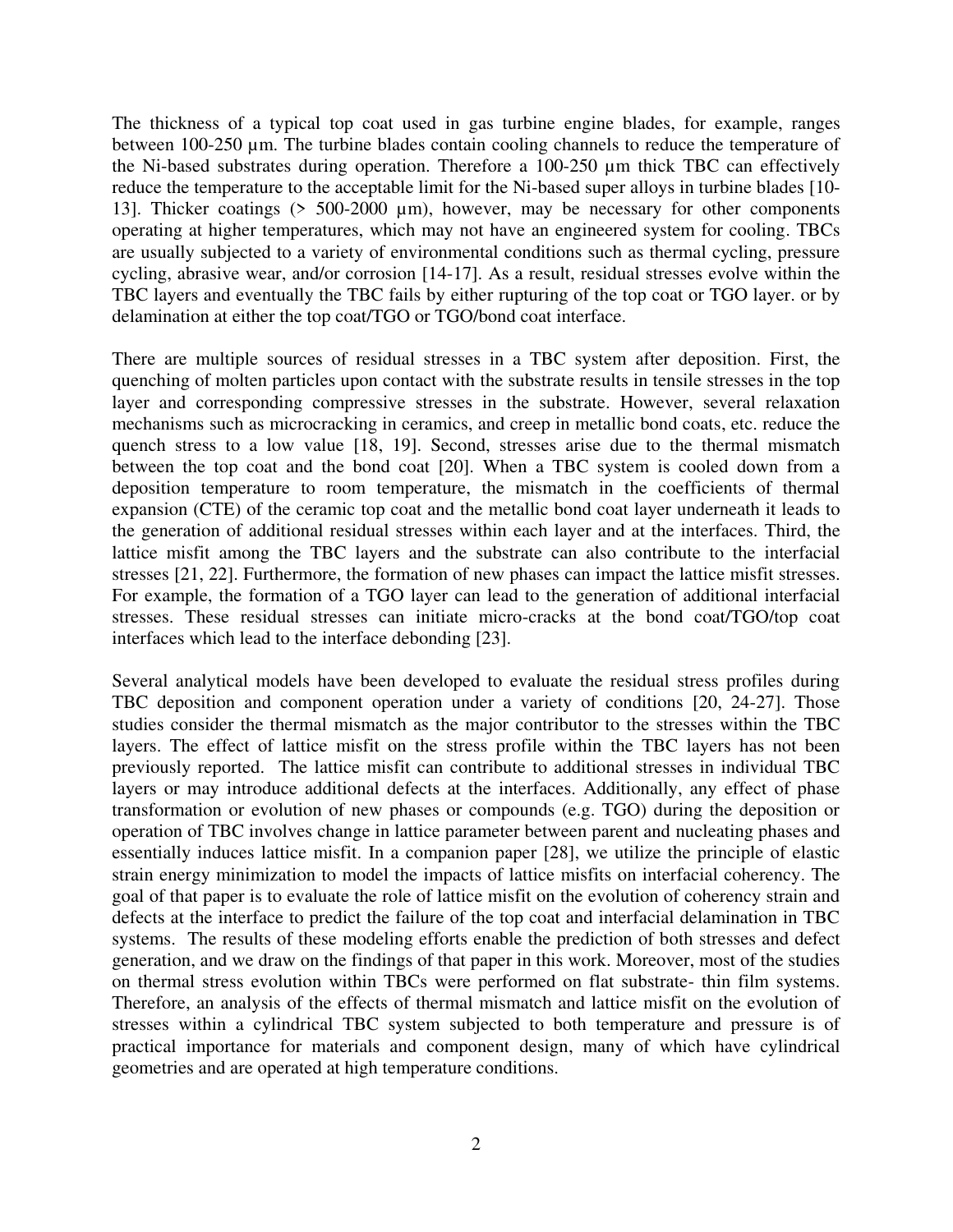The goal of the current work is to develop an analytical model for predicting the stress profile within a TBC system deposited inside a cylindrical reaction vessel, and analyze its structural integrity during operation under a high temperature and pressure environment. In this study, we consider a cylindrical pressure vessel containing layers typical of a TBC. An analytical mathematical model based on the Lame's theory [29] of stresses within a cylindrical pressure vessel is developed to evaluate radial and circumferential stresses evolution at the interface between two adjacent materials layers. In this model we have incorporated the effects of thermal mismatch strain and lattice misfit strain to the stress and defect evolution at the interfaces. We have demonstrated the influence of lattice misfit induced stresses on the characteristics of the interfaces between TBC layers and on interfacial adhesion. An intermediate TGO layer is incorporated between the top coat and the bond coat to assess the effect of the TGO on the residual stress evolution during heating and cooling. The effects of evolved stresses on the context of interfacial failure of TBCs should provide fundamental insight into material selection and component design.

#### **2. MODEL DEVELOPMENT**

A schematic of a cylindrical pressure vessel type TBC system subjected to an internal pressure  $p_0$  is shown in Fig. 1. Here  $E_i$ ,  $a_i$ ,  $a_i$ ,  $v_i$  and  $r_i$  represent Young's modulus, lattice constant, coefficient of thermal expansion, Poisson's ratio and radius for layer *i*, respectively, with *i* = 1-4 for the top coat, thermally grown oxide, bond coat and substrate layers, respectively.

The radially acting interfacial stress at each boundary between two successive layers is represented by  $p_i$  (*i* = 1-3). The internal pressure  $p_0$  was arbitrarily set to 7.0 MPa, as this is typical of a pressure vessel, a representative use of such a materials structure. The external pressure  $(\,P_4)$ , at the outside of the vessel is considered zero gauge.



Figure 1 (a) Illustration of a laminated TBC system components in the form of a cylindrical pressure vessel. Each layer may be a unique material with distinct properties. The internal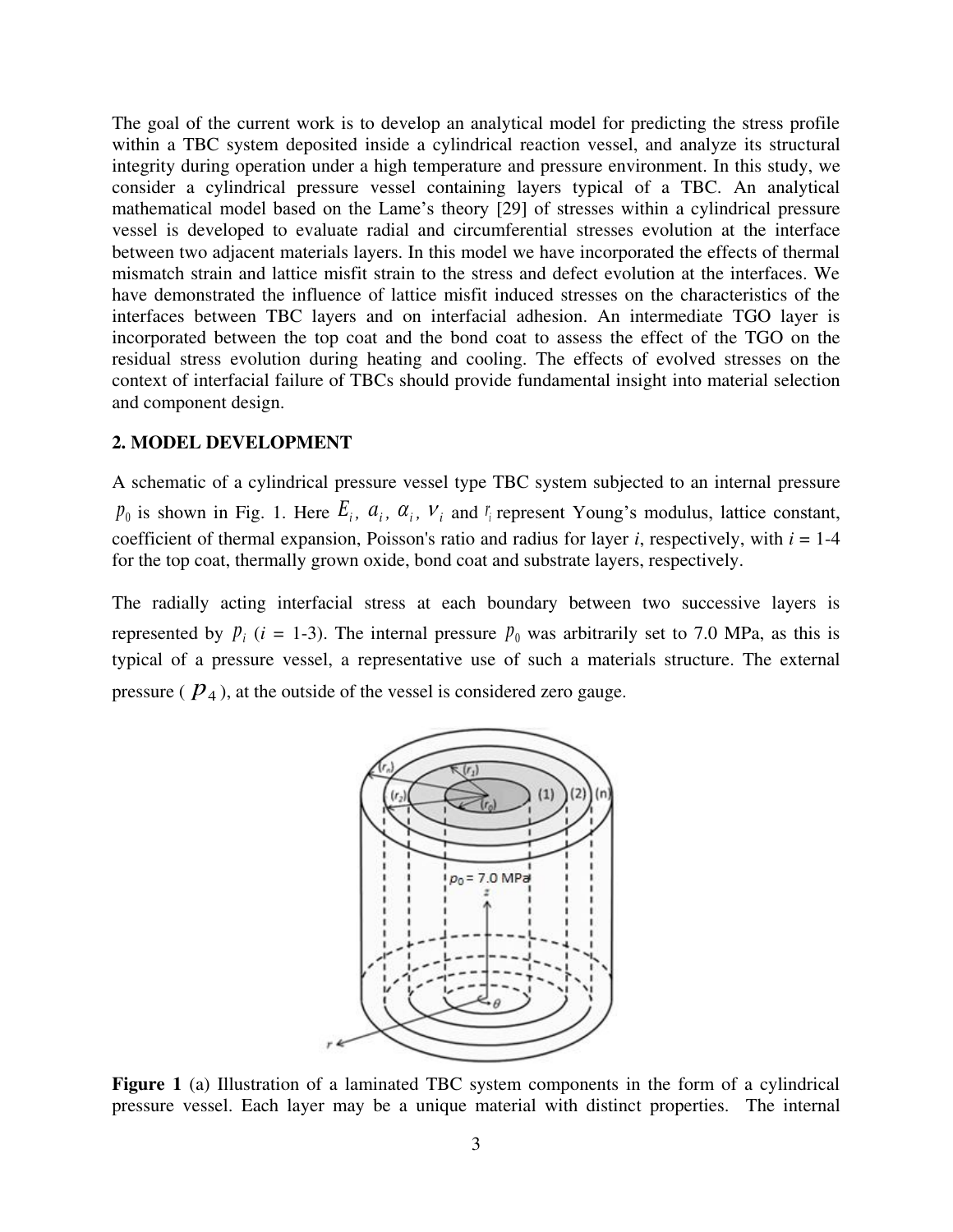pressure  $p_0 = 7.0$  MPa while  $p_4$  which is at the outside surface was always set to zero gauge. *pi* is the internal pressure at the outside radius of layer *i* (at the interface between layer *i* and  $(i+1)$ . The internal radius of the pressure vessel is  $r_0 = 1$  m.

For a symmetrical *2D* cylindrical geometry, the governing equations for equilibrium can be described as [29]:

$$
\frac{\partial \sigma_r}{\partial r} + \frac{1}{r} \frac{\partial \tau_{r\theta}}{\partial \theta} + \frac{\sigma_r - \sigma_\theta}{r} + R = 0
$$
\n
$$
\frac{\partial \tau_{r\theta}}{\partial r} + \frac{1}{r} \frac{\partial \sigma_\theta}{\partial \theta} + \frac{2\tau_{r\theta}}{r} + R = 0
$$
\n(1)

Where  $\sigma_r$  and  $\sigma_\theta$  are the radial and circumferential stresses, respectively. Due to the axisymmetry of the cylindrical geometry, the shear stress  $\tau_{r\theta}$  is set to zero and the stress components are functions of *r* only. *R*, which is the rotation term, is set to zero.

Hence equations (1) become:

$$
\frac{d\sigma_r}{dr} + \frac{\sigma_r - \sigma_\theta}{r} = 0\tag{2}
$$

The above equation can be solved analytically to yield the following general solutions:

$$
\sigma_r(r) = C_1 + \frac{C_2}{r^2} \tag{3}
$$

$$
\sigma_{\theta}(r) = C_1 - \frac{C_2}{r^2} \tag{4}
$$

Where  $C_I$  and  $C_2$  are constants, which can be determined by imposing appropriate boundary conditions (Fig. 1).

For layer 1 ( $r_0 \le r \le r_1$ );

$$
\sigma_r = -p_0 \qquad \text{at } r = r_0
$$
  
\n
$$
\sigma_r = -p_1 \qquad \text{at } r = r_1
$$
\n(5)

For layer 2 ( $r_1 \le r \le r_2$ );

$$
\sigma_r = -p_1 \qquad \text{at } r = r_1
$$
  
\n
$$
\sigma_r = -p_2 \qquad \text{at } r = r_2
$$
 (6)

For layer 3 ( $r_2 \le r \le r_3$ );

$$
\sigma_r = -p_2 \qquad \text{at } r = r_2 \tag{7}
$$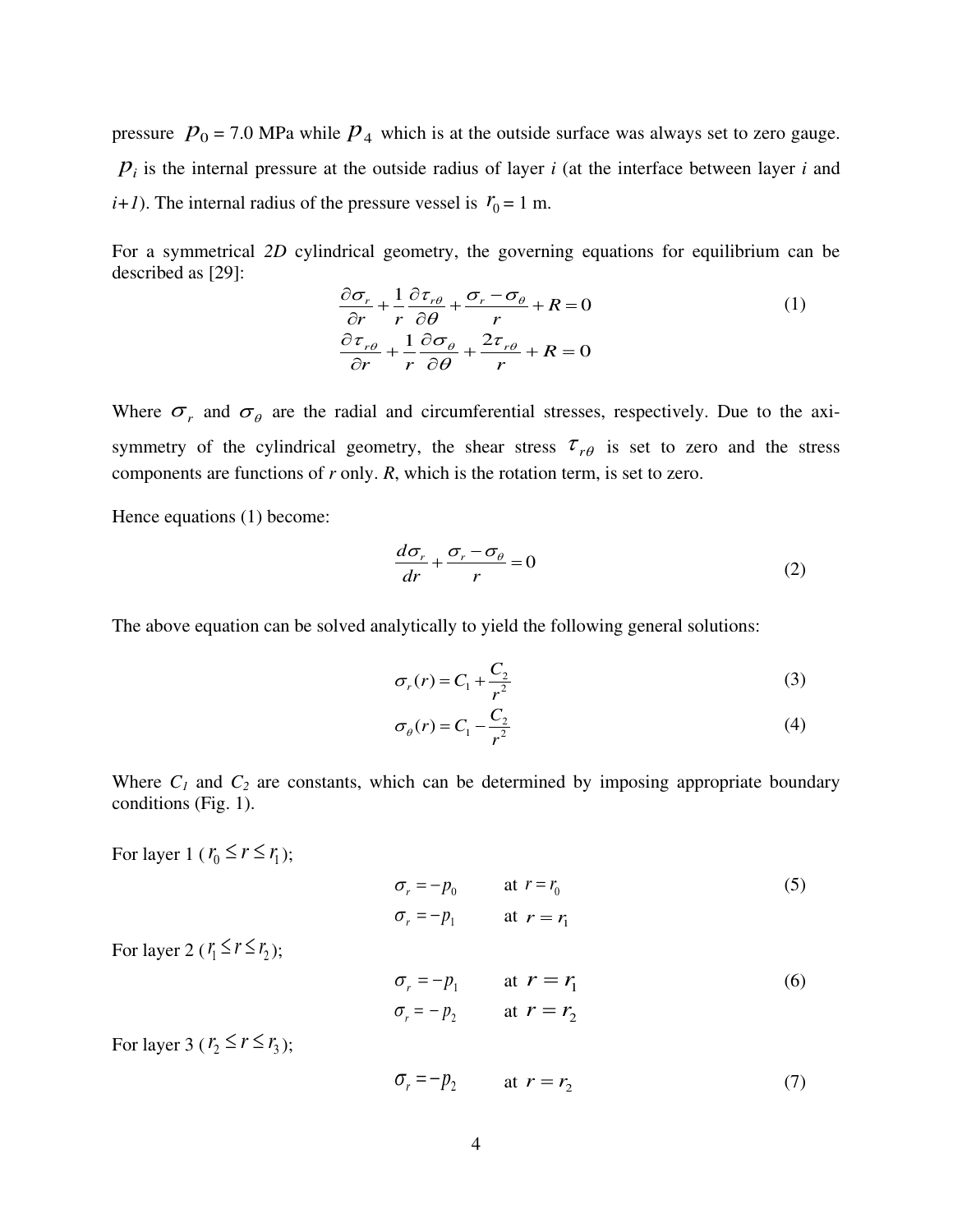$$
\sigma_r = -p_3 \qquad \text{at } r = r_3
$$
  
\n
$$
\sigma_r = -p_3 \qquad \text{at } r = r_3
$$
  
\n
$$
\sigma_r = 0 \qquad \text{at } r = r_4
$$
 (8)

By imposing the above boundary conditions, the following solutions for the radial and circumferential stresses as functions of *r* were obtained for each layer:

For the top coat,  $r_0 \le r \le r_1$ ;

For layer 4 ( $r_3 \le r \le r_4$ );

$$
\sigma_{1,r}(r) = \frac{p_0 r_0^2 - p_1 r_1^2}{r_1^2 - r_0^2} - \frac{r_0^2 r_1^2 (p_0 - p_1)}{r^2 (r_1^2 - r_0^2)}
$$
(9)  

$$
\sigma_{1,\theta}(r) = \frac{p_0 r_0^2 - p_1 r_1^2}{r_1^2 - r_0^2} + \frac{r_0^2 r_1^2 (p_0 - p_1)}{r^2 (r_1^2 - r_0^2)}
$$

For the TGO layer,  $r_1 \le r \le r_2$ ;

$$
\sigma_{2,r}(r) = \frac{p_1 r_1^2 - p_2 r_2^2}{r_2^2 - r_1^2} - \frac{r_1^2 r_2^2 (p_1 - p_0)}{r^2 (r_2^2 - r_1^2)}
$$
\n
$$
\sigma_{2,\theta}(r) = \frac{p_1 r_1^2 - p_2 r_2^2}{r_2^2 - r_1^2} + \frac{r_1^2 r_2^2 (p_1 - p_2)}{r^2 (r_2^2 - r_1^2)}
$$
\n(10)

For the bond coat,  $r_2 \le r \le r_3$ ;

$$
\sigma_{3,r}(r) = \frac{p_2 r_2^2 - p_3 r_3^2}{r_3^2 - r_2^2} - \frac{r_2^2 r_3^2 (p_2 - p_3)}{r^2 (r_3^2 - r_2^2)}
$$
\n
$$
\sigma_{3,\theta}(r) = \frac{p_2 r_2^2 - p_3 r_3^2}{r_3^2 - r_2^2} + \frac{r_2^2 r_3^2 (p_2 - p_3)}{r^2 (r_3^2 - r_2^2)}
$$
\n(11)

For the substrate,  $r_3 \le r \le r_4$ ;

$$
\sigma_{4,r}(r) = \frac{p_3 r_3^2}{r_4^2 - r_3^2} (1 - \frac{r_4^2}{r^2})
$$
\n
$$
\sigma_{4,\theta}(r) = \frac{p_3 r_3^2}{r_4^2 - r_3^2} (1 + \frac{r_4^2}{r^2})
$$
\n(12)

To maintain the continuity of the interfaces between two successive layers, the radial displacement of two successive layers should be same. This can be expressed in terms of the continuity of the circumferential strain as follows [29]:

$$
\varepsilon_{i,\theta} = \varepsilon_{i+1,\theta} \text{ , where } i = 1, 2, 3 \tag{13}
$$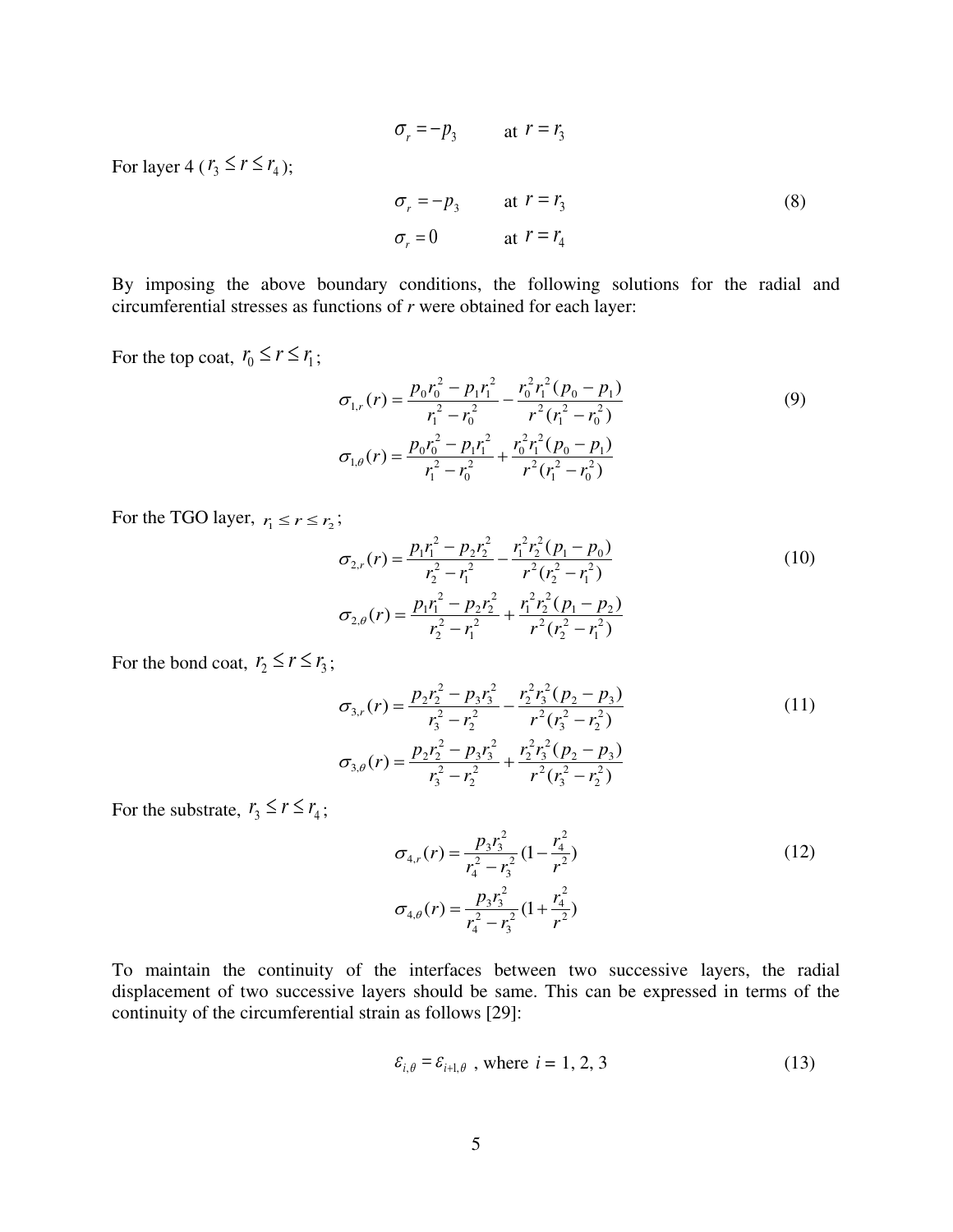Where  $\varepsilon_{\theta}$  is the circumferential strain and can be expressed for a given layer *i* as follows [27]:

$$
\varepsilon_{i,\theta} = \frac{\sigma_{i,\theta} - \upsilon_i \sigma_{i,r}}{E_i} \tag{14}
$$

The circumferential strain is influenced by the mismatch in thermal expansion coefficients between the layers. A mismatch in the lattice parameters between two successive material layers can also result in strain at their interface. Similarly, a quenching-induced strain component exists at individual layers. The effects of the thermal mismatch, lattice misfit and quenching induced strains are incorporated in the model by including a thermal strain component in Eq. (15). The resulting circumferential strain ( $\varepsilon_{i,\theta}$ ) component for a given layer is then expressed as:

$$
\varepsilon_{i,\theta} = \frac{\sigma_{i,\theta} - v_i \sigma_{i,r}}{E_i} + \alpha_i \Delta T + \varepsilon_{m_i} + \varepsilon_{q_i}
$$
(15)

Where  $\Delta T$  is the difference between the final temperature  $(T_f)$  and the initial temperature  $(T_i)$ during thermal cycling, i.e.  $\Delta T = T_f - T_i$ ,  $\varepsilon_{m_i}$  is the mean lattice misfit strain between two successive material layers at an interface *i*, and  $i+1$ , and  $\varepsilon_{q_i}$  is the quench induced strain in layer *i* expressed as  $\varepsilon_{q_i} = \alpha_i (T_m - T_s)$ , where  $T_m$  and  $T_s$  are the melting point of the coating material, and the deposition temperature, respectively.

By imposing the continuity of circumferential strain condition at the interface, the following expressions were obtained for the interfacial stresses  $p_1$ ,  $p_2$  and  $p_3$ :

$$
p_{1} = \frac{\varepsilon_{m_{1}} + \varepsilon_{q_{1}} + (\alpha_{2} - \alpha_{1})\Delta T - 2(\frac{p_{0}r_{0}^{2}}{E_{1}(r_{1}^{2} - r_{0}^{2})} + \frac{p_{2}r_{2}^{2}}{E_{2}(r_{2}^{2} - r_{1}^{2})})}{E_{1}(r_{1}^{2} - 1) - r_{0}^{2}(U_{1} + 1)} + \frac{r_{1}^{2}(U_{2} - 1) - r_{2}^{2}(U_{2} + 1)}{E_{2}(r_{2}^{2} - r_{1}^{2})}
$$
  
\n
$$
p_{2} = \frac{\varepsilon_{m_{2}} + \varepsilon_{q_{2}} + (\alpha_{3} - \alpha_{2})\Delta T - 2(\frac{p_{1}r_{1}^{2}}{E_{2}(r_{2}^{2} - r_{1}^{2})} + \frac{p_{3}r_{3}^{2}}{E_{3}(r_{3}^{2} - r_{2}^{2})})}{F_{2}(v_{2} - 1) - r_{1}^{2}(U_{2} + 1)} + \frac{r_{2}^{2}(U_{3} - 1) - r_{3}^{2}(U_{3} + 1)}{E_{3}(r_{3}^{2} - r_{2}^{2})}
$$
(16)  
\n
$$
p_{3} = \frac{\varepsilon_{m_{3}} + \varepsilon_{q_{3}} + (\alpha_{4} - \alpha_{3})\Delta T - \frac{2p_{2}r_{2}^{2}}{E_{3}(r_{3}^{2} - r_{2}^{2})}}{E_{3}(r_{3}^{2} - r_{2}^{2})}
$$
  
\n
$$
p_{4} = \frac{\varepsilon_{m_{4}} + \varepsilon_{q_{4}} + (\alpha_{4} - \alpha_{3})\Delta T - \frac{2p_{2}r_{2}^{2}}{E_{3}(r_{3}^{2} - r_{2}^{2})}}{E_{3}(r_{3}^{2} - r_{2}^{2})}
$$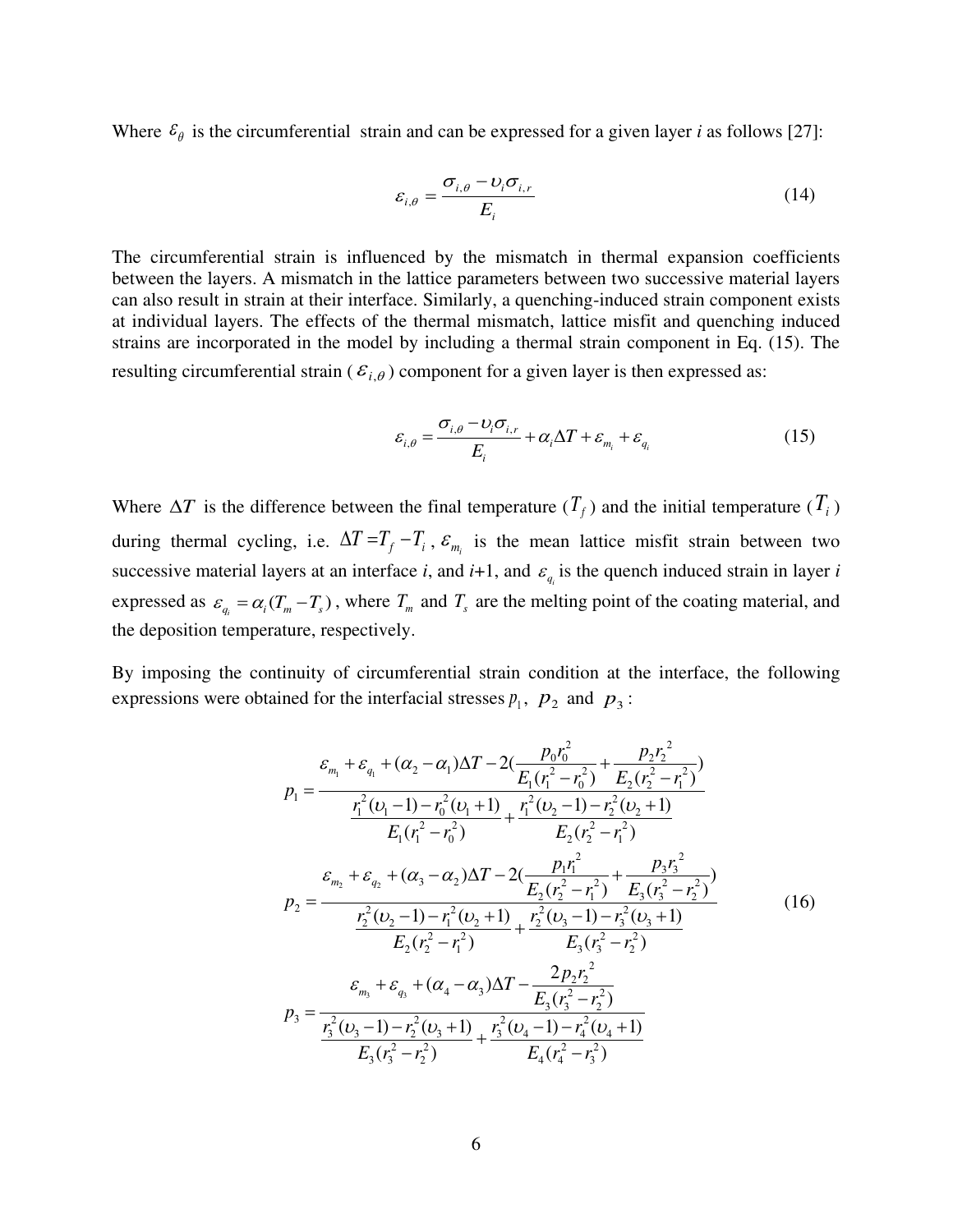The contributions of thermal mismatch, lattice misfit and quenching strains are incorporated in Eq. (16). The above set of equations can be solved simultaneously to obtain explicit values of  $p_1$ ,

 $p_2$  and  $p_3$  for a given set of conditions. While Eqs. (16) are not explicitly written as such, the model described does incorporate the temperature dependence of the materials properties which were determined by interpolation as will be described in the section to follow.

### **3. MATERIALS SELECTION AND PROPERTIES**

Materials for a representative TBC system were selected to evaluate the model described in section 2. Inconel alloys are typically used for high-temperature applications such as furnace tubes, turbine blades, heat shields, etc. [30]. Inconel 738 was used as the substrate or base material of the vessel for model testing. Alloys of the form MCrAlY are frequently used as bond coat materials due to their high oxidation resistance [31]. For testing this model NiCoCrAlY as the bond coat material and Yttria stabilized zirconia (YSZ), as the top coat were chosen. The TGO layer between the top coat and the bond coat is assumed to be  $\alpha$ -Al<sub>2</sub>O<sub>3</sub> which forms due to the oxidation of the bond coat. Temperature dependent physical and mechanical properties of each layer along with their thicknesses used in the model are provided in Table 1. Linear interpolation was used to estimate properties at temperatures other than those listed in the table. This configuration of materials and thicknesses was selected to illustrate the model. The TBC system described, and the specific model predictions, are not suggested to be universal to all TBC systems or applications.

**Table 1** Temperature dependent physical/mechanical properties of TBC components used in the model. The properties were taken from [15] and [32] except lattice parameters, which were extracted from [33-36].

| Layer                                    | <b>Thickness</b> | $T (^{\circ}C)$ | E(GPa) | $\boldsymbol{v}$ | $\alpha$ (10 <sup>-6</sup> K <sup>-1</sup> ) | $\lambda$ (W/m <sup>2</sup> K) | $a(^{\circ}A)$ |
|------------------------------------------|------------------|-----------------|--------|------------------|----------------------------------------------|--------------------------------|----------------|
| <b>Top Coat</b>                          |                  | 20              | 204    | 0.10             | 9.68                                         | 1.20                           | 5.12           |
| (TC)                                     | $2 \text{ mm}$   | 800             | 179    | 0.11             | 9.88                                         | 1.16                           |                |
| 8 mol% YSZ                               |                  | 1000            | 186    | 0.12             | 10.34                                        | 1.14                           |                |
| (1)                                      |                  |                 |        |                  |                                              |                                |                |
| Thermally                                |                  | 20              | 400    | 0.23             | 8.00                                         | 10.00                          | 4.75           |
| Grown Oxide                              | $0-10 \mu m$     | 800             | 355    | 0.25             | 9.00                                         | 4.40                           |                |
| (TGO)                                    |                  | 1000            | 325    | 0.25             | 9.30                                         | 4.40                           |                |
| $\alpha$ -Al <sub>2</sub> O <sub>3</sub> |                  |                 |        |                  |                                              |                                |                |
| (2)                                      |                  |                 |        |                  |                                              |                                |                |
| <b>Bond Coat</b>                         |                  | 20              | 200    | 0.30             | 12.5                                         | 5.80                           | 3.60           |
| (BC)                                     | $200 \mu m$      | 800             | 145    | 0.32             | 14.3                                         | 14.5                           |                |
| <b>NiCoCrAlY</b>                         |                  | 1000            | 120    | 0.33             | 16.0                                         | 16.2                           |                |
| (3)                                      |                  |                 |        |                  |                                              |                                |                |
| Substrate                                |                  | 20              | 204    | 0.32             | 12.6                                         | 11.50                          | 3.59           |
| Inconel 738                              | 76.2 mm          | 800             | 161    | 0.34             | 15.4                                         | 26.63                          |                |
| (4)                                      |                  | 1000            | 137    | 0.34             | 16.3                                         | 33.08                          |                |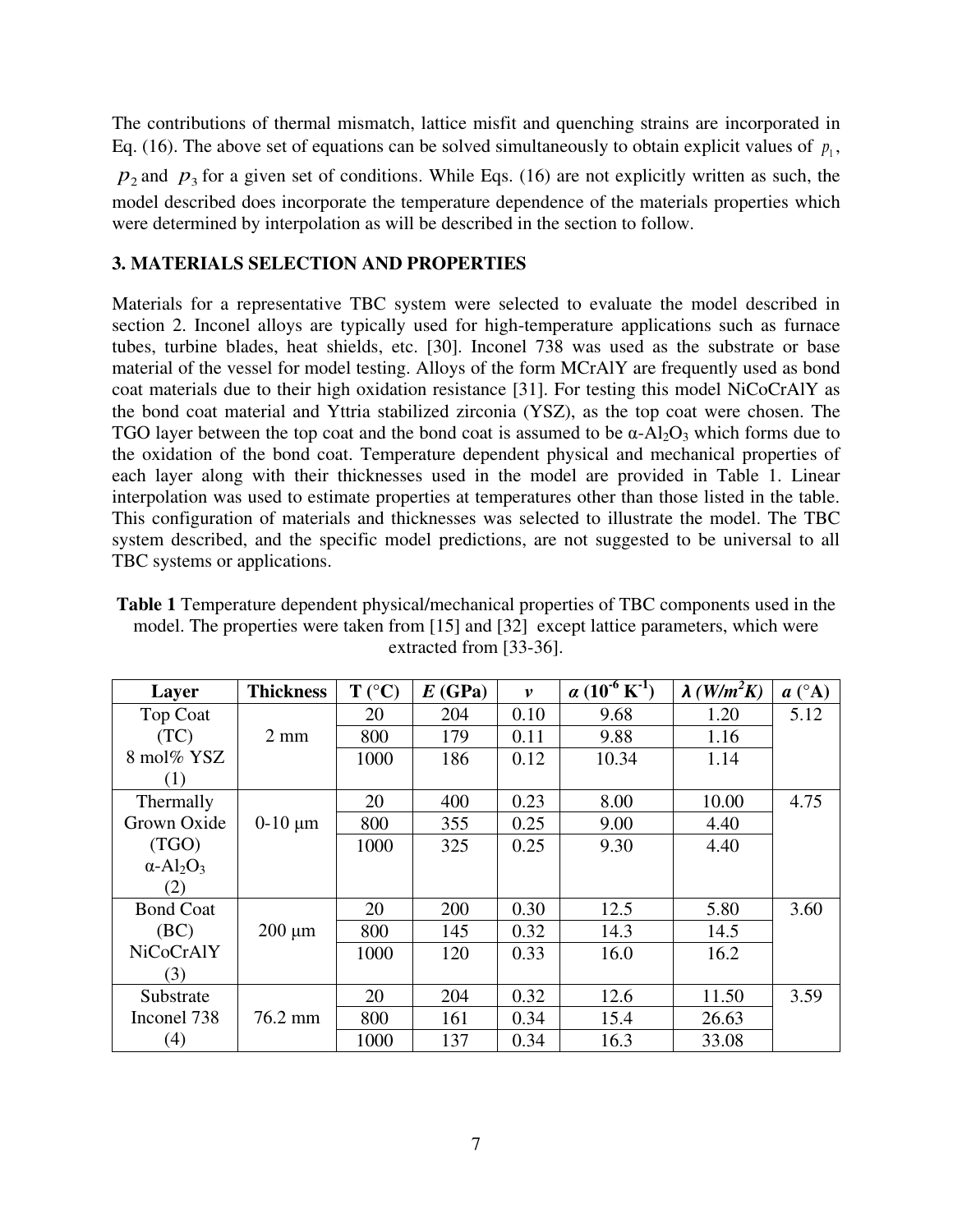#### **4. RESULTS AND DISCUSSION**

The top coat, bond coat and substrate materials have different lattice parameters and Coefficients of Thermal Expansion (CTE) which can result in lattice misfit and thermal mismatch between the layers. As illustrated in Table 1, these differences can be significant. It is therefore necessary to investigate the effects of lattice misfit, and thermal mismatch on the interfacial strain and stress. We began analyzing this problem with three initial layers: top coat; bond coat; and substrate, and determine the stress profile upon cooling from an elevated temperature such as might occur after TBC deposition. Then a 10 μm thick TGO layer was incorporated between the bond coat and the top coat at a constant operating temperature and pressure, and the subsequent change in the stress profiles were determined. Finally, thermal cycling was simulated with the TGO layer present to observe any changes in the stress profiles.

#### *4.1 Lattice misfit, interfacial strain and misfit dislocations*

To account for the stress arising from the lattice parameter misfit at the interface between two adjacent layers, a mean strain  $(\mathcal{E}_{m})$  was added to Eq. (15). The lattice misfit is expressed as [22]:

$$
f = \frac{a_f - a_s}{a_s} \tag{17}
$$

Where  $a_s$  and  $a_f$  are the lattice parameters of the substrate and the film, respectively.

An interface can be coherent, semi-coherent or incoherent depending upon the lattice misfit at the interface. Coherent interfaces typically form when the lattice misfits are  $\leq \pm 10\%$  [37]. Semicoherent interfaces form for a lattice misfit between 10-20% during hetero-epitaxial growth of a material having a different crystal structure and bonding characteristics (e.g. metal and ceramic) [37]. The high mismatch cannot be accommodated by elastic strain alone at the lattices at the interface. Consequently, dislocations form at the interface to relieve the strain due to misfit. Beyond 20% misfit results in the formation of an incoherent interface [37] and thus 20% can be considered as a practical limit of the lattice misfit  $(f)$  contributing to the strain at the interface [37]. For a full or partial epitaxy, the lattices within the film and the substrate at the vicinity of a coherent or semi-coherent interface will orient themselves to reduce the lattice misfit ( *f* ) to less than 20%.

In a companion paper [28], we utilized the principle of elastic strain energy minimization to model the impacts of lattice misfits on interfacial coherency. The salient findings of this effort are encapsulated as follows.

For an epitaxial growth in a given substrate-film system, a limiting misfit ( $f^{Lim}$ ) for the coherent interface can be defined beyond which a semi-coherent interface will form. Accordingly, a mean strain  $(|\mathcal{E}_m| \leq |f|)$  at the interface of a film-substrate system can be defined as: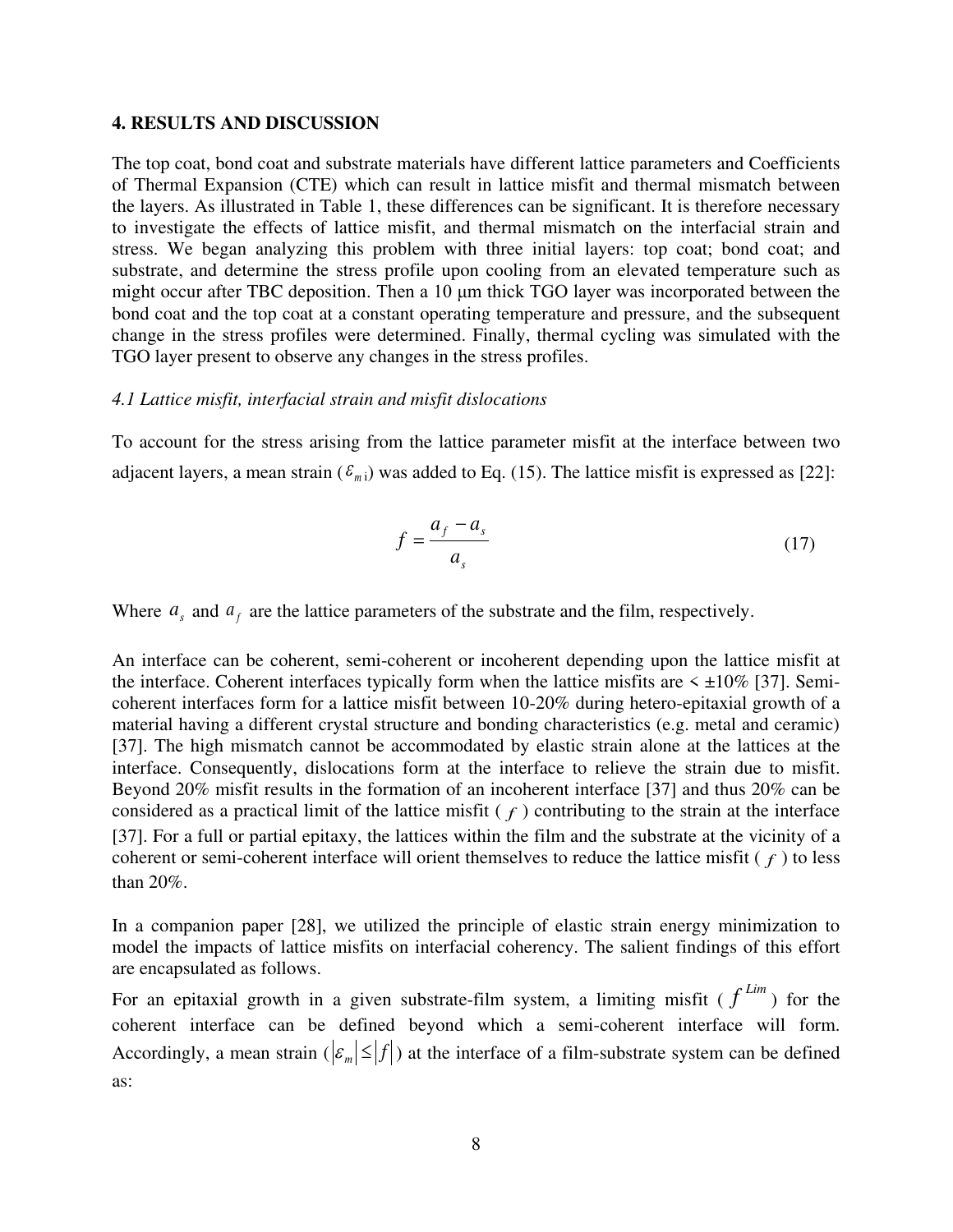$$
\varepsilon_m = \begin{cases}\n-f & \text{for } f \le f^{\text{Lim}} \\
-\left(f + \frac{b}{p}\right) = -\left(\frac{a_f - a_s}{a_s} + \frac{b}{p}\right) & \text{for } f > f^{\text{Lim}}\n\end{cases} \tag{18}
$$

Where  $b$  is the Burgers vector component of a dislocation and  $p$  is the mean spacing between the dislocations in a square array of dislocations. The dislocations relieve the lattice misfit  $(f)$ and therefore  $b/p$  always has opposite sign to  $f$ . Eq. (18) suggests that a positive  $f$  results in negative mean strain ( $\mathcal{E}_m$ ) and vice versa. The mean spacing p is directly related to the dislocation density (*N*) by  $N = 1/p^2$  [38, 39].

Eq. (18) suggests that dislocations nucleate at the interface when the lattice misfit,  $f > f^{lim}$ . The signs of  $f$  and  $b/p$  will always be different as dislocations relieve the lattice misfit. As a result, the magnitude of mean strain will always be less than or equal to the lattice misfit, i.e.  $\vert \mathcal{E}_m \vert \leq \vert f \vert$ . However, the magnitude and sign of  $\mathcal{E}_m$  depends on the relative magnitude and sign of *f* and  $b/p$ . The dislocation density (*N*) for a square array of 90 $^{\circ}$  (edge) dislocations at the interface is defined as  $N = 1/p^2$ . Determination of p is therefore necessary to calculate the equilibrium dislocation density and the remaining strain at the interface. For small lattice misfits, the dislocation nucleation may become unfavorable when the film thickness is small resulting in a coherent interface. Dislocation nucleation is favorable at greater film thicknesses and for higher lattice misfits. A methodology to determine the range of lattice misfits for each type of interface and the stress state at the interfaces is provided in the same companion paper [28].

The stress state and the types of interface depends on the macroscopic failure strength and Burgers vector of the film and the equilibrium dislocation density at the interface. The following interfaces may exist between dissimilar materials;

*Case (i)*: An incoherent interface or a highly disordered (amorphous) region is expected to form for a very high lattice misfit or a high lattice commensurability ratio, CR (defined as the integral multiples of lattice parameter or interplanar spacing required to match at the interface) at an interface [36, 37].

*Case (ii)***:** A weakly stressed semi-coherent interface with a high density of misfit dislocations. For a Ni-cubic YSZ substrate-film system, a semi-coherent interface may exist for the lattice misfit range,  $-0.0986 \le f \le -0.0203$  and  $0.0146 \le f \le 0.0228$  [28].

*Case (iii)***:** A dislocation-free stressed coherent interface. For a Ni-cubic YSZ substratefilm system, semi-coherent interface may exist for the lattice misfit range,  $-0.0146 \le f \le -0.0012$  [28].

Any of the abovementioned cases can exist at an interface between the layers of a TBC system. Cases (ii) and (iii) are especially interesting for the hetero-epitaxial growth of ceramics on a metallic substrate. Based on the magnitude of the lattice misfit, either a stressed coherent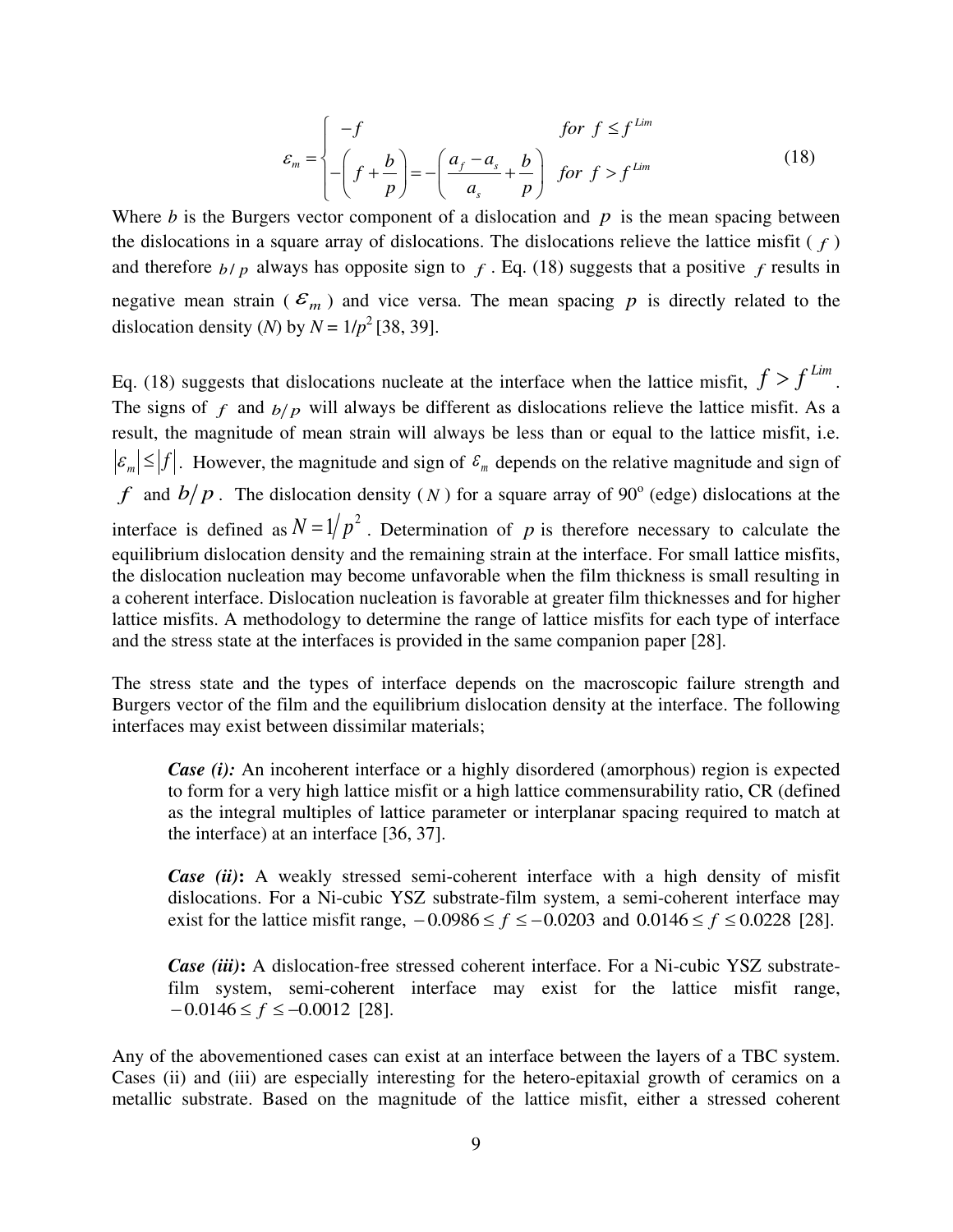interface or a relaxed semi-coherent interface with a high defect concentration might exist. The stresses and/or the defects can reduce the adhesion of the layers at the interface.

Table 2 provides representative, empirically determined orientation relationships, some of which were used in subsequent modeling sections. The data is in reasonable agreement with our estimated lattice misfits and will be used in our calculations.

**Table 2** Representative orientation relationships (OR-s) for interfaces between c-YSZ-Ni as reported in literature. The same OR-s are considered to estimate the lattice misfits between c-YSZ and NiCoCrAlY bond coat in this study.

| Interface Types            | <b>Orientation Relationship</b><br>(OR)                                            | Commensurability<br>Ratio (CR) | Misfit $(f)$ | References                        |
|----------------------------|------------------------------------------------------------------------------------|--------------------------------|--------------|-----------------------------------|
| Incoherent<br>(case i)     | $(111)_{c-YSZ}$ $(111)_{MCrAlY}$<br>$[110]_{c-YSZ}$ $[110]_{MCrAlY}$               | 1:1                            | 0.42         | Sasaki et al.<br>[40]             |
| Semi-coherent<br>(case ii) | $(111)_{c-YSZ}$ $(111)_{MCrAlY}$<br>$[211]_{c-YSZ}$ [011] $_{MCrAlY}$              | 5:4                            | 0.026        | Christensen<br><i>et al.</i> [41] |
| Coherent<br>(case iii)     | $(001)_{c-YSZ}$ (001) <sub>MCrAIY</sub><br>$[010]_{c-YSZ}$ [111] <sub>MCrAIY</sub> | 1:2                            | 0.0057       | Sasaki et al.<br>[40]             |

Among these three cases listed in Table 2, we applied our model for only two representative cases and determined the corresponding stress profiles for a defect free coherent interface with lattice misfit strain of  $-0.0057$  ( $f = 0.0057$  case (iii)) and for a highly defected semi-coherent interface with  $f = 0.026$  (case (ii)) with no remaining strain due to lattice misfit. A similar approach can be used for other cases.

# *4.2 Lattice misfit after formation of a TGO*

A TGO layer of rhombohedral  $\alpha$ -Al<sub>2</sub>O<sub>3</sub> forms between the YSZ top coat and the Ni-based bond coat during high-temperature operation of the TBCs. Consequently, lattice misfits will exist at the interface between c-YSZ and  $\alpha$ -Al<sub>2</sub>O<sub>3</sub> and between  $\alpha$ -Al<sub>2</sub>O<sub>3</sub> and NiCoCrAlY. The best match at the interface is possible between the (111) plane of a cubic crystal and (0001) plane of a rhombohedral crystal due to three-fold symmetry of (111) plane and six-fold symmetry of the (0001) [36]. The representative orientation relationships for the YSZ- $\alpha$  Al<sub>2</sub>O<sub>3</sub>-NiCoCrAlY system are listed in Table 3 along with the corresponding lattice misfits calculated based on the procedure described in section 4.1.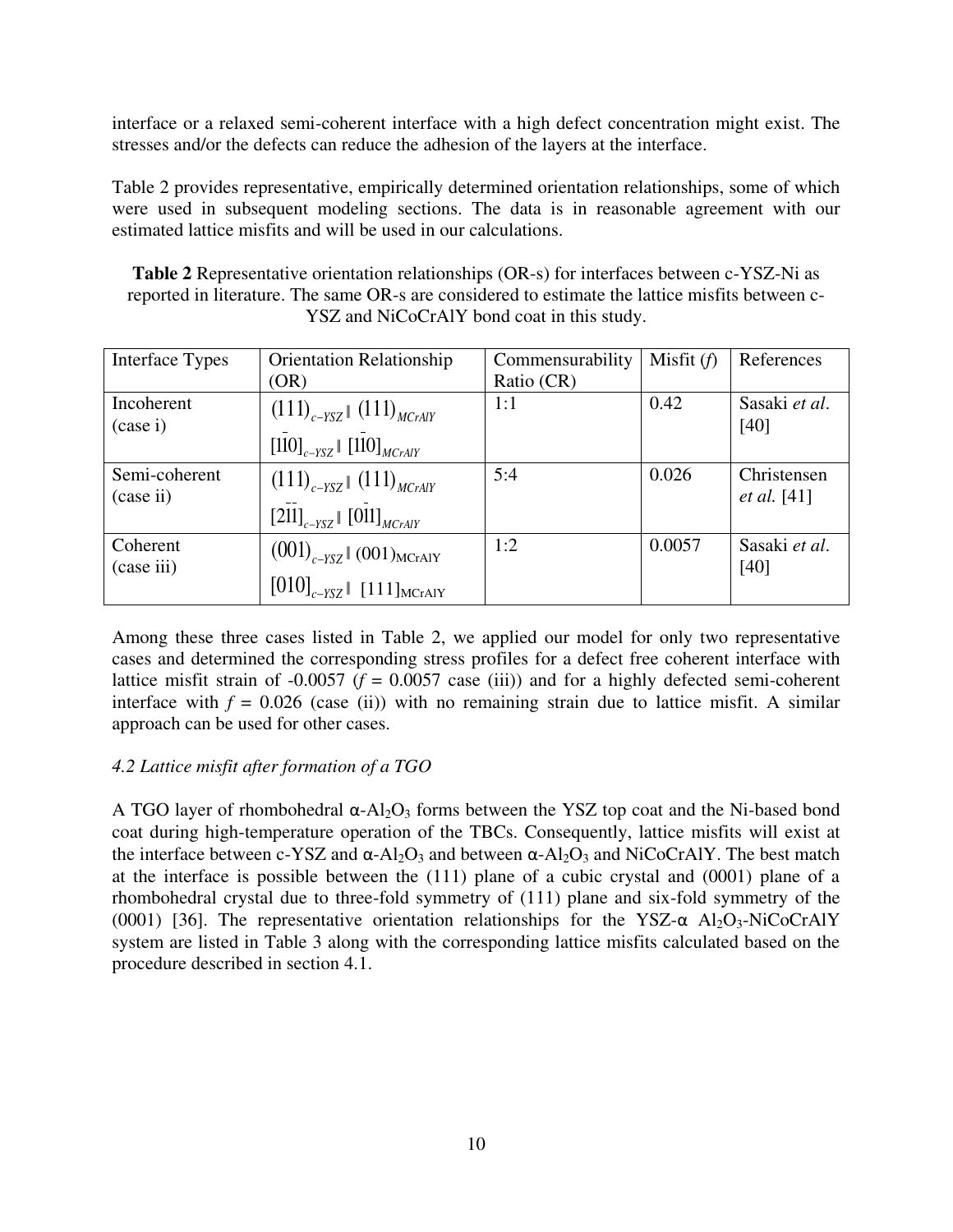| References   |
|--------------|
|              |
| Korte et al. |
| $[36]$       |
|              |
|              |
|              |
|              |
| Zhang et al. |
| [42]         |
|              |
|              |
|              |
|              |
|              |

**Table 3** Representative orientation relationships (OR-s) for the interfaces between c-YSZ  $-\alpha$  $\Delta$ l<sub>2</sub> $\Omega$ <sub>2</sub>- Ni

If either a high lattice misfit or a high CR is present, the tendency is to form either a disordered (incoherent) or a semi-coherent interface. A partially stressed or stress-free semi-coherent interface with high defect densities therefore may exist between the top coat-TGO and TGObond coat (case ii). High dislocation densities reduces the adhesion of interfaces [43], rendering the interface prone to delamination if either the top coat or TGO thickness increases or if a crack reaches the interfaces.

## *4.3 Residual stress profiles*

## *4.3.1 Quench stresses*

Only three layers, namely the YSZ top coat, Ni-based MCrAlY bond coat and Inconel substrate were considered initially (i.e. the TGO thickness was set to zero). As described in section 2, the quenching induced strain is expressed as  $\varepsilon_{q_i} = \alpha_i (T_m - T_s)$ . As diffusive stress relaxation by creep is activated at high temperatures, the  $T_m$  in the equation is replaced by a lower creep initiation temperature (~ $0.5T_m$ ) for the calculation of quench stresses. Based on  $T_m = 2,700$ °C for cubic YSZ, the stress profile due to quenching of molten ceramic on the substrate layers at a deposition temperature of 1,200°C is plotted using Eqs. (9-12) and (16) and the plots are shown in Fig. 2.

Such a deposition temperature is typical in Chemical Vapor Deposition (CVD) [44, 45] and is at the high end of the Electron Beam Physical Vapor Deposition (EBPVD) techniques [46, 47].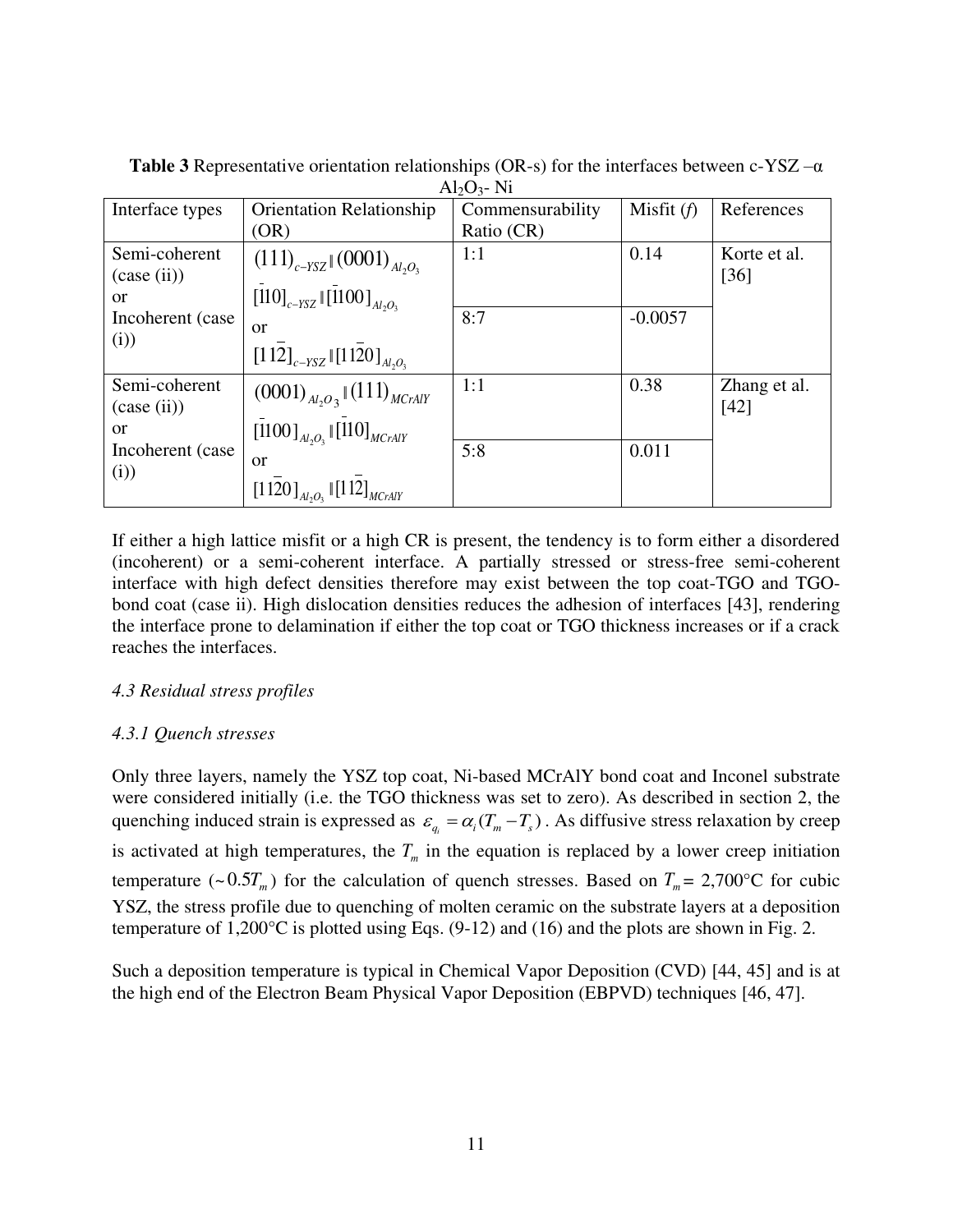

**Figure 2** Quenching induced stresses before stress relaxation by microcracking and creep.

A high tensile quenching stress of ~290 MPa is predicted in the YSZ top coat (Fig. 2). At such a high stress level, the cubic YSZ will undergo microcracking due to its low tensile strength (tensile strength of 8 mol% cubic YSZ= 210 MPa [48]). Kuroda *et al.* [18, 19] showed that microcracking relaxes the quenching induced residual stresses in ceramics and that only a small quenching stress of  $<$  50 MPa remains in ceramics as a result. For metallic coatings during the deposition of bond coats, creep and plasticity act as major stress relaxation mechanisms and reduce the residual stress at high deposition temperatures**.** Furthermore, the residual stress for Ni coatings is typically less than 100 MPa at the low deposition temperature of 77°C, and the stress decreased to  $\leq$  20 MPa at 727<sup>o</sup>C [18]. For all practical purposes, such small stresses can be neglected in comparison to the high magnitudes (several hundreds of MPa) of thermal and lattice misfit stresses. However, contrary to the general expectation based on the equation for quench strain, Kuroda's study revealed that the residual stress for a Ni-20Cr alloy initially increases with deposition temperature and then decreases to  $\sim$  45 MPa at at 727°C. They proposed that a better adhesion between deposited and substrate layers at higher temperature provides a greater constraint to thermal contraction during quenching. Hence the stress increases with temperature until creep activates to relax the stress. This behavior is contrarian to that obtained from the equation for quenching stress, and cannot be modeled by bulk mechanical properties. Instead, the bonding condition between the splats needs to be considered. Our model differs in that it can be used to calculate the quench stresses based upon the bulk properties of materials. According to that model quench stresses vary with deposition temperature, such that at 1200°C, the quench stress will be greater than the tensile stress of YSZ. In this case microcracking would relax the stresses within the ceramic top coat, and the stress in the bond coat will be relaxed by creep. However, for higher deposition temperatures, the quench stress will be lower than the tensile strength of the ceramic, and therefore a relaxation via microcracking would not be expected.

The presence of dislocation free coherent interfaces with a misfit (*f*) value of 0.048 has been observed for cubic  $ZrO<sub>2</sub>$  film-FCC Fe substrate interface under transmission electron microscopy [49] . The presence of a dislocation free epitaxial interface with high lattice misfit of 0.074 in a YSZ film- SrTiO<sub>3</sub> substrate system was reported by Sillassen et al. [50]. These observations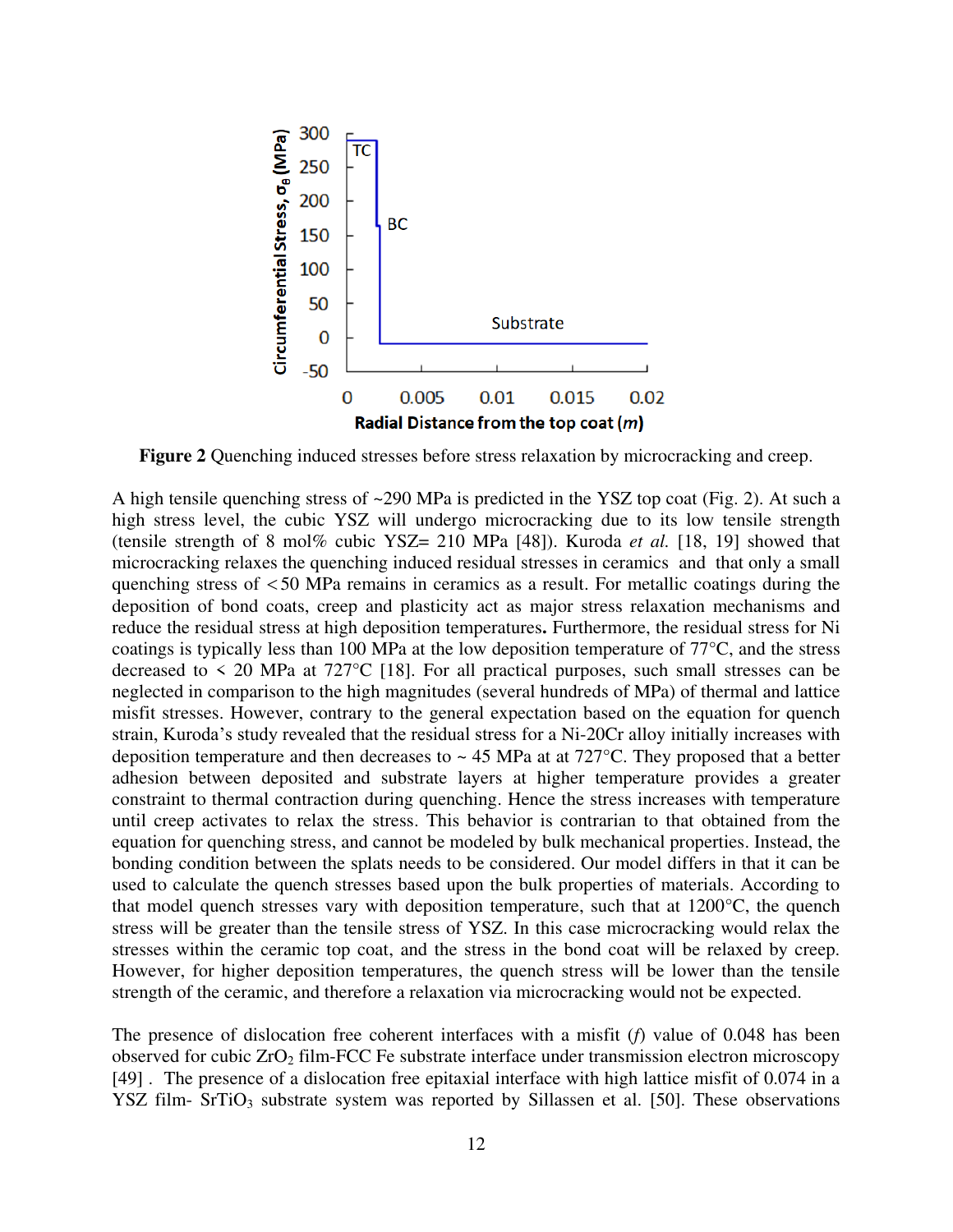suggest that a finite mean strain due to lattice misfit can be present in the first few atomic layers of an interface. As a result, the interface will be stressed and should be accounted for in stress calculations. The evolution of stress that occur with increasing film thickness as will be discussed below.

To show the effect of lattice misfit at the interface, we have considered two cases of misfit during the initial early stage of the film deposition process (i.e. when film thickness is only a few atomic layers). In the first case, we assume a fully relaxed semi-coherent interface with a high lattice misfit,  $f = 0.026$  (case (ii) in Table 2). For simplicity, we assume that the dislocation density at the interface is such that all the strain due to lattice misfit is relieved. The

corresponding dislocation spacing based on Eq. (18) is  $p = \frac{b}{c} = 13.92$ *f b*  $p = \frac{b}{c} = 13.92$  nm, which results in a

dislocation density of 
$$
N = \frac{1}{p^2} \approx 5 \times 10^{15} / \text{m}^2
$$
.

In the second case, we have assumed a small initial lattice misfit of 0.0057 (case (iii) in Table 2). As described fully in our companion paper [28], a fully coherent interface exists for this level of misfit when  $h < 7$  *nm* and the lattice misfit induced stress can be significant while  $h < 7$  *nm*. The stress profile for the first case therefore considers only the effect of thermal mismatch and the second case considers the effects of both the thermal mismatch and the lattice misfit strain. In both cases, the stress profiles were plotted for an initial film thickness of 5 *nm* (Fig. 3(a) and 3(b)) to demonstrate the effects of lattice misfit on the coherency of an interface and the resulting mean strain in the film. The effect of film thickness on the stress profile is then explained and subsequently the stress profiles were plotted for a thicker film of 2 *mm*.



**Figure 3** Circumferential stress profiles due to cooling of a TBC system from 1,200°C to 20°C during deposition ( $p_0 = 0$  MPa gauge, no TGO) for (a)  $f = 0.026$  and (b)  $f = 0.0057$  between the top coat and Ni-based bond coat. The thickness of top coat = 5 nm. The mean strain at the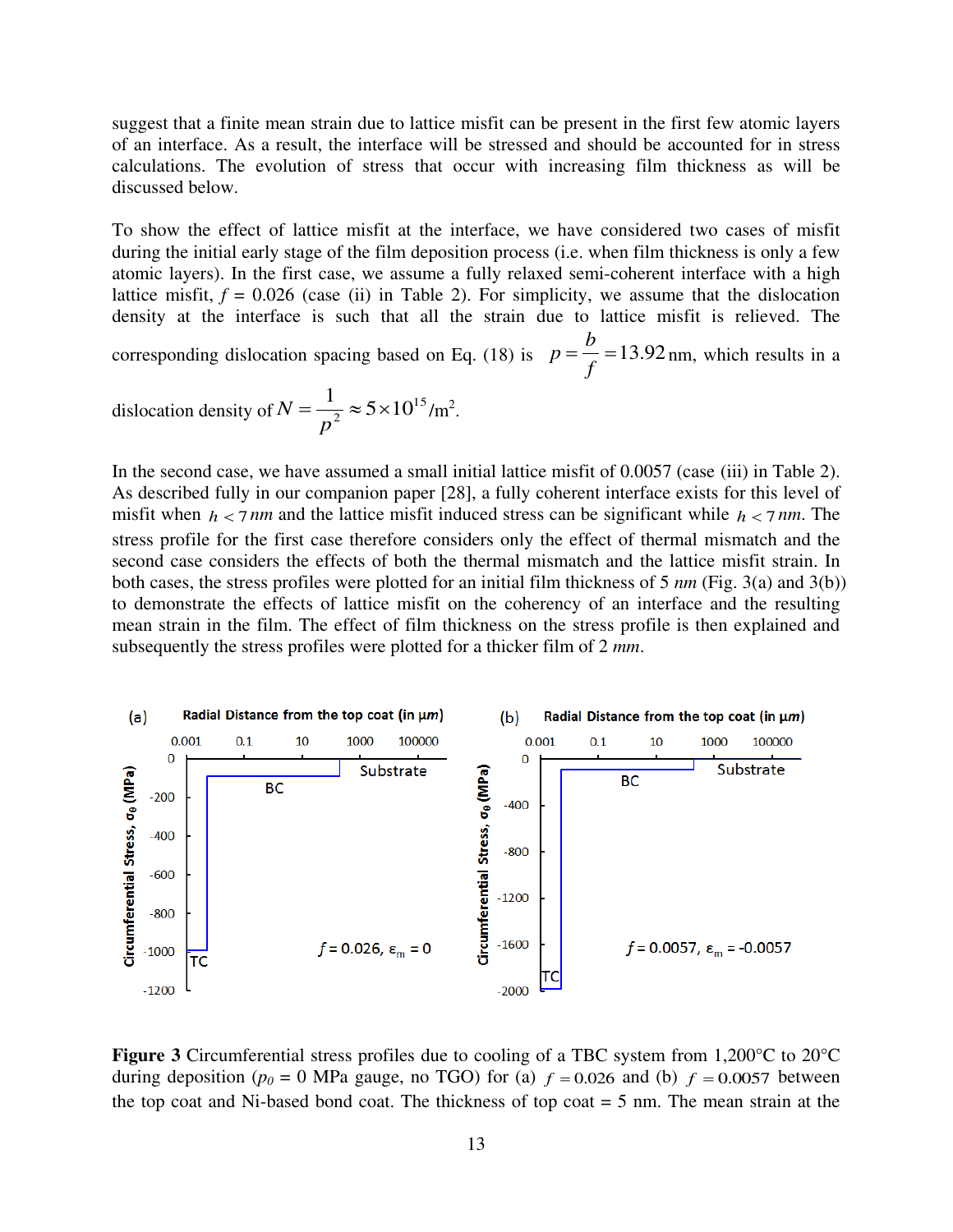interface due to lattice misfit for  $f = 0.026$  is zero, whereas the mean strain due to lattice misfit for  $f = 0.0057$  is -0.0057. The TC and BC represents top coat and bond coat, respectively.

#### *4.3.2 Residual stress after deposition*

The lattice misfit between the bond coat and substrate was kept at 0.0028. The calculations for this initial state were performed for a 5 *nm* thick top coat and 0.2 mm thick bond coat. The internal pressure  $(p_0)$  was set to zero gauge. The circumferential stress distributions as a function of thickness of the TBC layers are shown in Fig. 3(a) and Fig. 3(b) for cooling down from a deposition temperature of 1,200°C to 20°C for mean misfit strain ( $\mathcal{E}_m$ ) values of zero (case (ii)) and -0.0057 (case (iii)), respectively, arising due to lattice misfit between the top coat and the bond coat.

Our analysis reveals that the compressive radial stress ( $\sigma_r$ ) is on the order of only a few mega Pascals and is almost negligible compared to the magnitudes of circumferential stress ( $\sigma_{\theta}$ ). A compressive elastic stress of  $\sim$  -989 MPa is generated in the circumferential direction ( $\sigma_{\theta}$ ) within the YSZ top coat even when the mean lattice misfit strain at the interface is considered zero (Fig. 3(a), case (ii)) for  $f = 0.026$ . This stress is generated only due to the difference in thermal expansion coefficients of the top coat and the bond coat materials during the cooling process.

The amplitude of circumferential stress at the top coat and bond coat interfaces increased to - 1,979 MPa when a mean strain of -0.0057 due to the lattice misfit of  $f = 0.0057$  between the top coat and bond coat is included in the model (Fig. 3(b), case (iii)). The 5nm thick ceramic top coat is highly stressed due to this small lattice misfit and under-prediction of film stress by almost 50% is therefore possible if we neglect the effect of lattice misfit. The error may even be higher if the temperature difference is lower and the effect of lattice mismatch strain dominates. However, as the magnitude of the stress is lower than the compressive fracture strength of YSZ ( $\sigma_c \sim$  4 GPa), this is not expected to cause cracking of the ceramic at the interface immediately after deposition. This compressive strength is calculated using Tabor's rule [51] [that relates hardness to the compressive strength according to  $H = C\sigma_c$ , where C is the constraint factor with magnitude = 3. The hardness  $(H)$  value of 8 mol% YSZ is ~12 GPa [52, 53]. However, the TBC is prone to failure by rupturing of film if subjected to external loading. The top coat is expected to be under compression since the coefficient of thermal expansion of the YSZ ceramic is smaller than that of the bond coat and the substrate. This was experimentally verified within the ceramic top coat by Tanaka et al*.* [54]. Using micro-Raman spectroscopy, they measured compressive residual stress in the range of  $\sim$  -200 MPa in 4 mol% YSZ coating, which was deposited by EB-PVD. Using X-ray diffraction (XRD) and Raman spectroscopy, Teixeira et al*.* [55], measured compressive residual stress up to -250 MPa in plasma sprayed coatings. The low magnitude of compressive stress may be due to a lower deposition temperature and lower Young's modulus for porous YSZ top coat instead of a much higher 203 GPa modulus used in our model for a fully dense cubic YSZ. Using synchrotron x-ray diffraction Li et al. [56] measured the nonlinear distribution of compressive residual stresses in the range between -200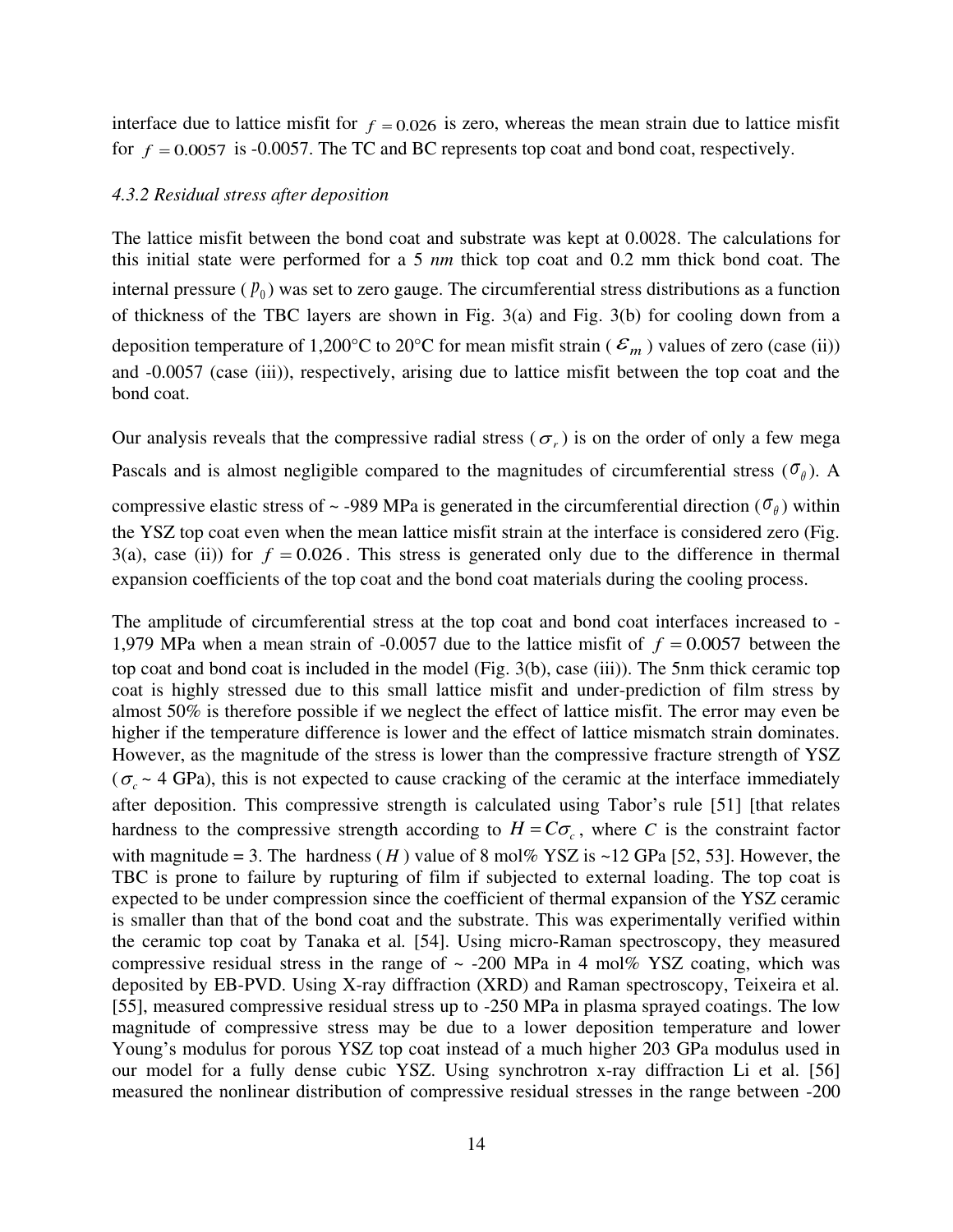MPa to -600 MPa within the top coat of a 8 wt% YSZ-NiCrAlY-Hastelloy TBC, and compared the magnitude with their analytical model, which predicted approximately 600 MPa of compressive stress uniformly distributed along the thickness of the top coat. The elastic compressive residual stress counters any applied tensile stresses at the surface or subsurface regions within the top coat and resists crack initiation.

#### *4.3.3 Effect of film thickness*

The effect of film thickness on the circumferential stress is shown in Fig. 4 for an initially coherent interface with a lattice misfit of 0.0057. The solid line shows the stress distribution due to the thermal mismatch only, whereas the dashed line demonstrates the combined effect of lattice misfit and thermal mismatch. Clearly the lattice misfit contributes significantly up to a film thickness of 100 nm. Beyond 100 nm, both predictions are almost identical and the effect of lattice misfit on stress is negligible. Dislocations evolve with increasing thickness and reduce the adhesion of the interface. Beyond a thickness of approximately 200 μm, the thin walled pressure vessel assumption breaks down and the stress varies with the radial distance.



#### Thickness of top coat (um)

**Figure 4** Evolution of thin film stresses with increasing thickness of the film during deposition for  $f = 0.0057$ . The film is fully coherent up to a thickness of 5 nm. Dislocation nucleation occurs beyond this and stress relaxes to lower value. Only thermal stress remains at the interface beyond a film thickness of approximately 100 nm.

Although lattice misfit does not influence the stress distribution at higher film thickness, it still provides critical information about the interface formation at the beginning of deposition. Depending upon the elastic and physical properties of a material system, the lattice misfit may limit the growth of films during the early stage of deposition. Therefore, consideration of lattice misfit is important for material selection and design for TBCs.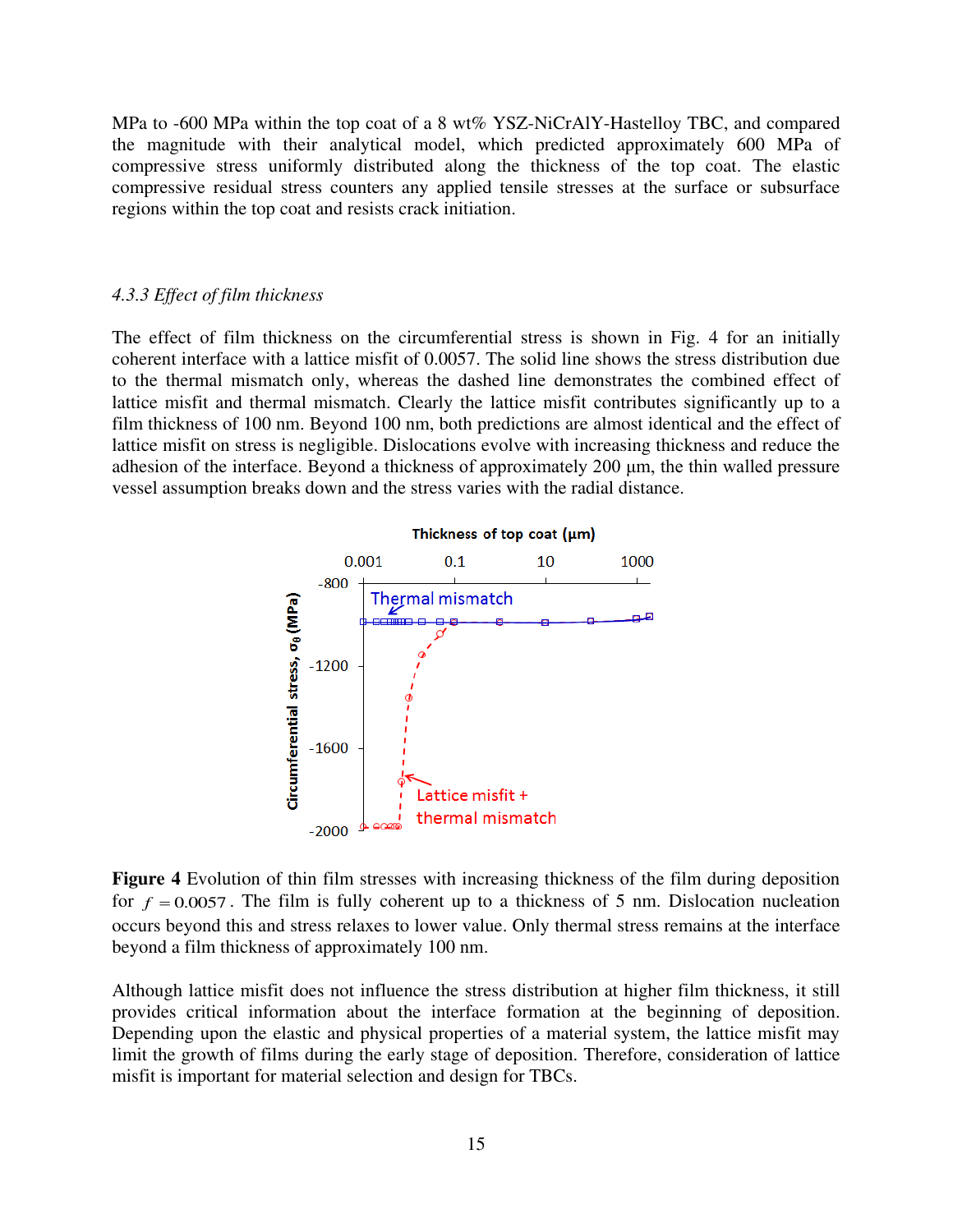#### *4.3.4 Application of the model to a test case*

We now demonstrate how these principles might be applied to the design of a specific application. We consider a cylindrical reaction vessel on the order of 76.2 mm (3 in.) in thickness operating at an internal temperature of 1,200°C and outside temperature requirements not to exceed 90°C (this could be a combustion chamber, gasifier, or furnace). For simplicity, the temperature profile through the TBC layers was determined assuming 1-D steady state heat transfer. The heat transfer coefficient within a reaction chamber containing hot gas and molten slag was taken as ( $h_0 = 1,000 \text{ W/m}^2$ .K) which is typical at the slag-refractory interface in metallurgical furnaces [57, 58]. The top coat surface temperature is then calculated to be 1,027°C.

The temperature profile at the steady state after the TBC system is heated up to the operating temperature is shown in Figure 5. A temperature reduction of approximately 300°C can be achieved using the 2 mm thick TBC coating. To achieve the desired exterior temperature of 90°C, either a forced cooling system or a much thicker shell will be required. A thicker shell may not be practical for reasons such as manufacturing limitations and weight. To attain sufficient cooling with a 76.2 mm shell would then require a forced cooling system, such as a cooling jacket with a convective heat transfer coefficient of  $h_f = 2,500 \text{ W/m}^2$ .K. The number is of similar order to that reported by Scholey et al. [58] who estimated a convective heat transfer coefficient of 5200  $W/m^2$ .K based on thermocouple measurements at the steel vessel-water interface of an industrial fuming furnace.

This analysis does not consider any need to reduce temperature at the inner diameter of the shell. For example, if a steel substrate is used for the shell instead of Inconel 738, then a temperature over  $700^{\circ}$ C is well above the range where the specialty steels used for reactor shells and boiler tubes display acceptable corrosion resistance. For the steels it is necessary to reduce the temperature at the inner, hot surface of the shell by  $\sim 500^{\circ}$ C to 700 $^{\circ}$ C from the gas surface temperature ( $\Box$  1000-1200°C). This in turn would require a thermal barrier coating (*cf.* example composition used above) on the order of 4 mm thick. As the residual stresses arising from lattice misfit and thermal mismatch obviate depositing such high thicknesses of YSZ, this approach is currently infeasible.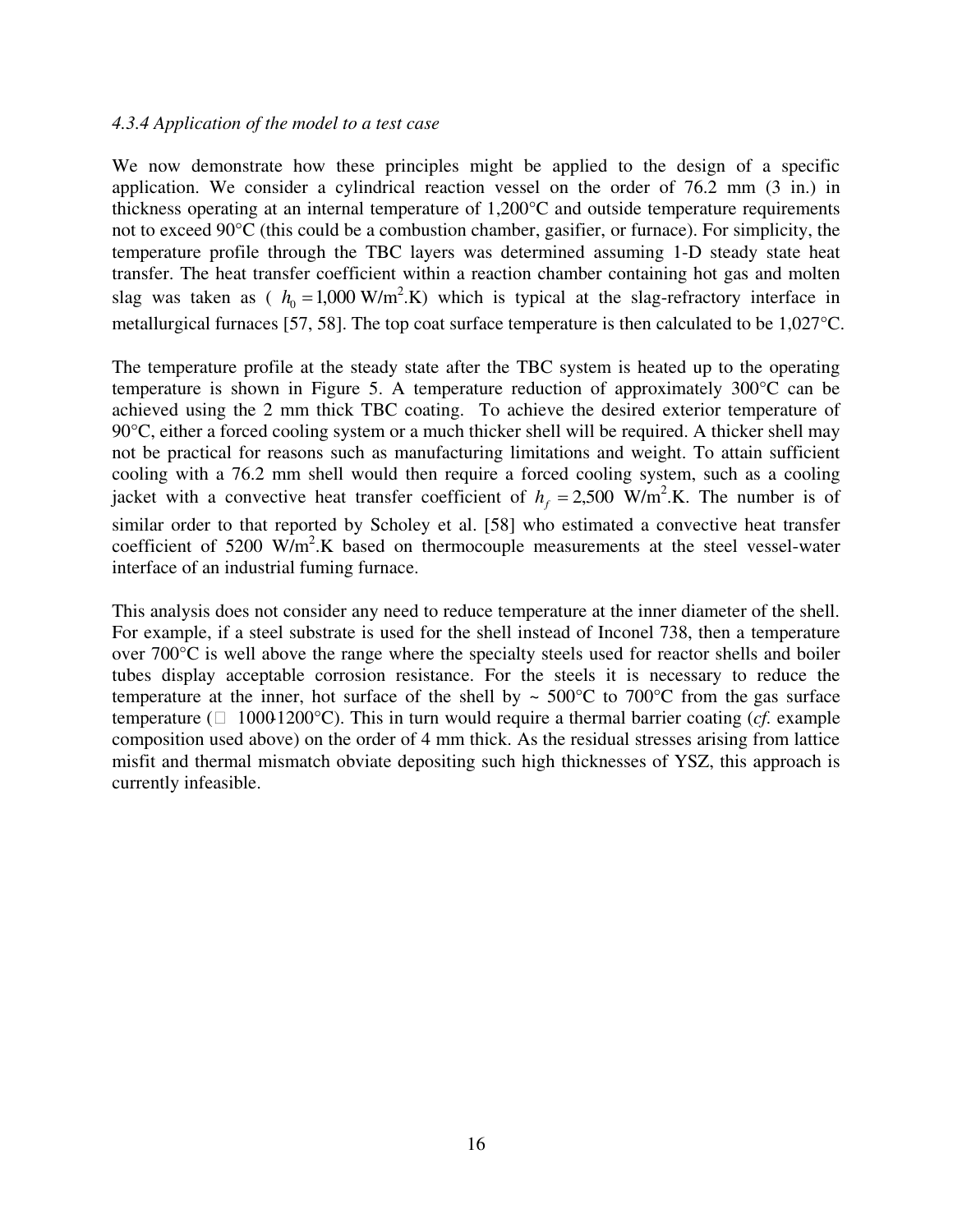

**Figure 5** (a) Schematic showing a temperature profile through a TBC system. The coefficient of convective heat transfer inside the reaction chamber was assumed to be  $1000 \text{ W/m}^2$ .K. (b) The actual temperature profile through the TBC system in our current study. TC and BC represent the top (thermal barrier) coat and bond coat, respectively. The temperature profile within the TGO was assumed to be constant owing to the very thin layer  $($   $\sim$  10  $\mu$ m).

#### *4.3.5 Residual stress due to TGO formation*

In high temperature applications, a thermally grown oxide (TGO) forms between the top coat and the bond coat due to the oxidation of the bond coat in an oxidizing environment. To determine the effect of a TGO layer on the stress profiles, we incorporate a 10  $\mu$ m thick  $\alpha$ alumina  $(A<sub>2</sub>O<sub>3</sub>)$  layer at the top coat/bond coat interface. In this model, the interface between top coat and bond coat is assumed to be flat as often observed in TBCs deposited by the EB-PVD process [8].

As described in section 4.1, dislocations will nucleate at the top coat-TGO interface as well as at the TGO-bond coat interface due to high lattice misfits. For simplicity, we assume that the dislocations relieve all the strain due to lattice misfit at those two interfaces and a fully-relaxed semi-coherent interface will exist. High dislocation densities, however, reduce the adhesion across the interfaces [43]. The work of separation for  $Al_2O_3-Ni$  interface is reported to be a small fraction of the fracture energy of bulk Ni or bulk  $Al_2O_3$  [42]. During thermal cycling, cracks can easily propagate at the TGO-substrate or TGO-top coat interfaces and are expected to eventually result in brittle interfacial failure.

The thermal stress developed within the layers due to cooling from 1,200 $^{\circ}$ C to 20 $^{\circ}$ C is partially relieved upon heating to the operating temperature as shown in the stress profile in Figs. 6(a) and 6(b)). A moderate magnitude (-464 MPa) of compressive thermal stress remains within the top coat at the operating temperature in the absence of any internal pressure (i.e.  $p_0 = 0$  gauge). But if the deposition temperature of the top coat is lower (e.g. 700°C, which is typical for EB-PVD processes), a tensile stress can be generated at the top surface at the operating temperature. Fig.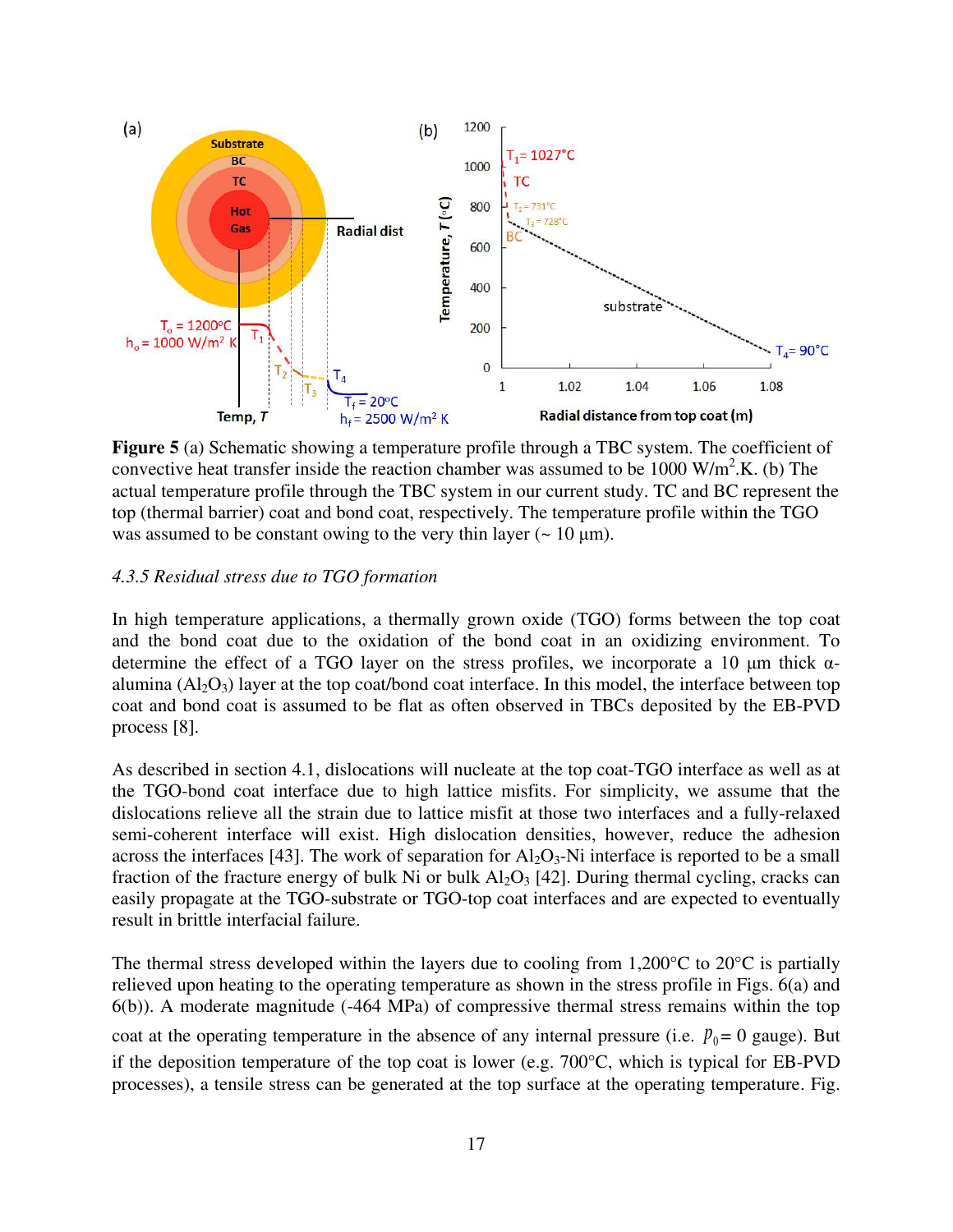6(b) shows that a small tensile stress of 36 MPa is predicted when the deposition temperature is 700°C.



**Figure 6** Circumferential stress profile after heating the TBC system to the operating temperature in the absence of any internal pressure ( $p_0 = 0$  MPa gauge). The stress profile for the TBC deposited at (a) 1,200°C and (b) 700°C.

On the other hand, an approximately 190 MPa tensile circumferential stress is developed within the TGO when a constant internal pressure ( $p_0$ ) of 7.0 MPa is applied at a 1,000°C operating temperature as shown in Figs. 7(a) and 7(b). The magnitude of circumferential stress (190 MPa) within the TGO layer is lower than the tensile strength of  $Al_2O_3$  which is 665 MPa as reported by AZO MATERIALS [59]. The TGO will therefore be only loaded elastically under tension at this operating temperature and pressure. However at temperatures just below a homologous temperature of 0.5, such as would occur under operation at  $T \approx 730$  °C within the TGO (i.e.  $T/T_m = 0.43$ , where  $T_m$  is the melting point of  $\alpha$ -Al<sub>2</sub>O<sub>3</sub> in K), failure of  $\alpha$ -Al<sub>2</sub>O<sub>3</sub> is expected by cleavage fracture when subjected to a tensile stress of 190 MPa ( $\sigma/E \approx 5 \times 10^{-4}$ ) [60].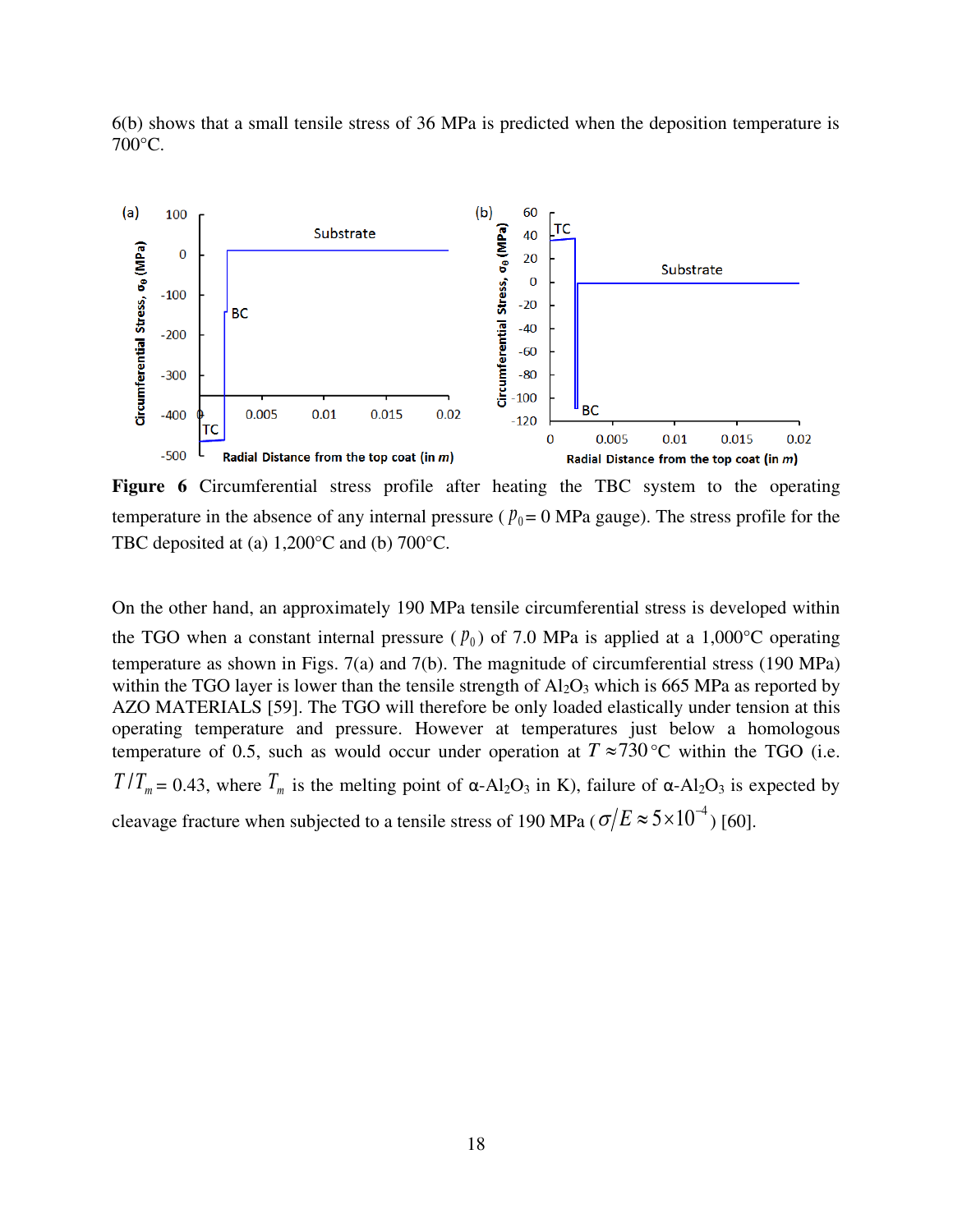

**Figure 7** Circumferential stress profile at the operating temperature for a film deposited at (a) 1,200°C and (b) 700°C after 10 μm thick oxide (TGO) formation between the top coat and the bond coat. The pressure,  $p_0 = 7.0$  MPa.

Although the stress within the TGO is similar for the profiles shown in Figs. 7(a) and 7(b), the changes in stress at the interface between the top coat (TC), the TGO and the bond coat (BC) are different. For a 1,200°C deposition temperature, the discreet stress difference at the top coat-TGO interface is 557 MPa (-367 MPa to 190 MPa in Fig. 7(a)) at the operating condition. Whereas at the TGO-bond coat interface, the stress difference is 257 MPa (-67 MPa to 190 MPa in Fig. 7(a)). Therefore, at the higher deposition temperature  $(1,200^{\circ}C)$  a sharp change in the magnitude and sign of stress occurs at the top coat-TGO interface (Fig. 7(a)), which might be the location of failure initiation. For a 700°C deposition temperature, the discreet stress difference at the top coat-TGO interface is 57 MPa (133 MPa to 190 MPa in Fig. 7(b)) at the operating condition. Whereas at the TGO-bond coat interface, the stress difference is 224 MPa (-34 MPa to 190 MPa in Fig. 7(b)). Therefore, at the lower deposition temperature (700°C), the change in the magnitude of stress is greater at the TGO-bond coat interface (Fig. 7(b)). In this case, the failure might initiate at the TGO-bond coat interface.

Next we decrease the temperature of the TBC system from the operating temperature to 20<sup>o</sup>C to simulate the cooling phase of a single thermal cycle. The internal pressure is reduced to zero

gauge ( $p_0 = 0$ ) for the sake of modeling. The corresponding circumferential stress profile developed as a consequence of cooling is shown in Fig. 8(a) and 8(b) for the TBC deposited at 1,200 $^{\circ}$ C and 700 $^{\circ}$ C, respectively. A high compressive stress of  $\sim$  -1.06 GPa is generated within the TGO in both cases. Martena et al*.* [20] predicted compressive stresses of approximately 4 GPa within the TGO layer based on analytical modeling. Using photoluminescence piezospectroscopy, Patel et al*.* [61] and Guo et al*.* [62] measured compressive residual stress up to 2.75 GPa and 0.5-2 GPa, respectively, within the TGO. Such high compressive stresses within the thin TGO layer can lead to instability and cracking [63, 64]. Although the magnitude of circumferential stress from our analysis is lower than the compressive strength of the fully dense alumina  $(> 4 \text{ GPa } [65])$ , this amplitude of stress can still initiate micro-cracking in an inadequately dense or porous alumina layer [65]. Furthermore, a tensile stress is generated within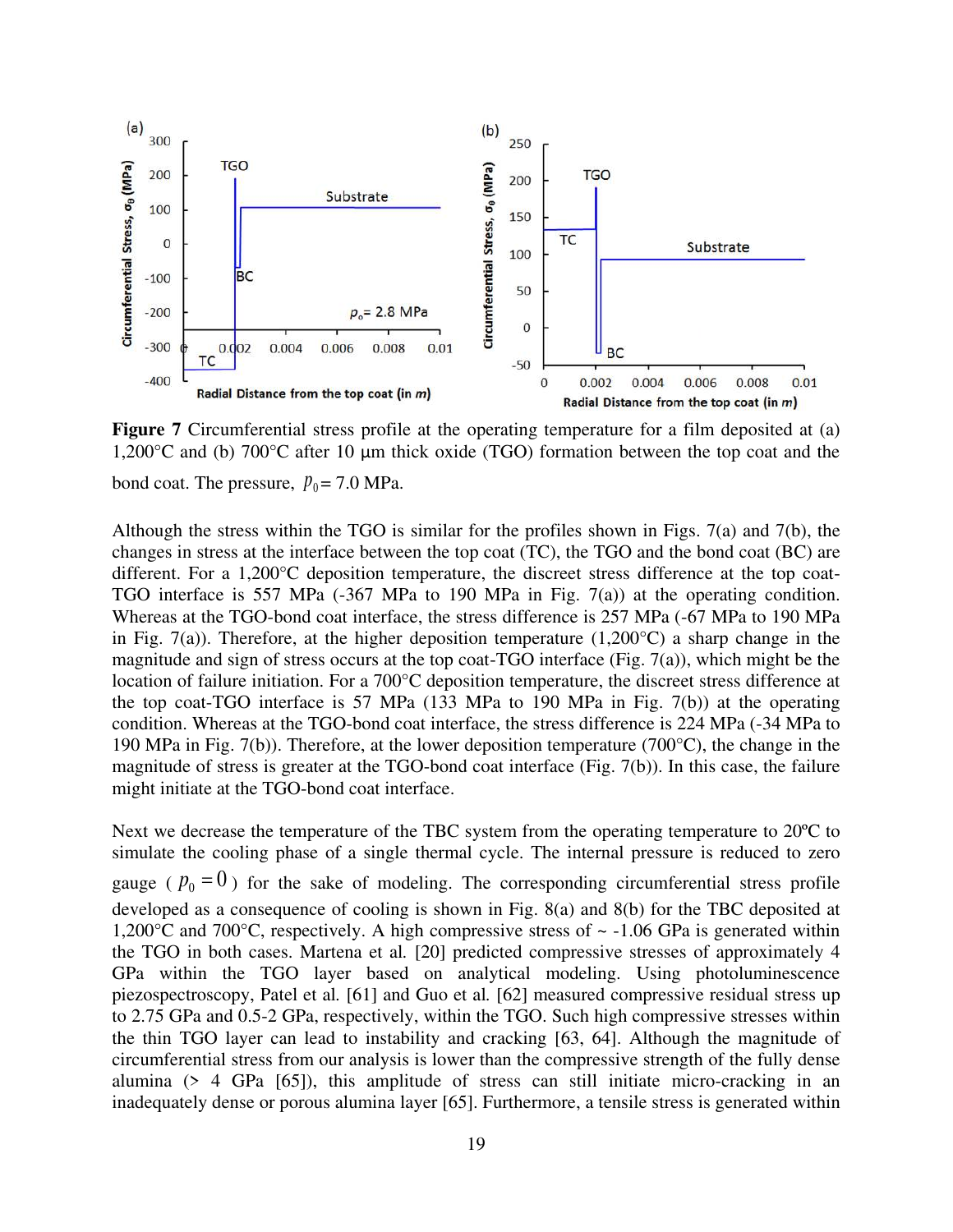the TGO at the operating temperature in the presence of  $p_0 = 7.0$  MPa (Figs. 7(a) and 7(b)). Therefore, thermal cycling between 1,000ºC and 20ºC is expected to induce fatigue damage within the TGO due to compression-tension cyclic stressing. Crack initiation may occur within the TGO and at the top coat-TGO and bond coat-TGO interface [66] after a certain number of thermal fatigue cycles to cause the eventual failure of the TBC system.



**Figure 8** Residual circumferential stress profiles when cooling down the TBC system with a TGO from the operating temperature to 20 $\degree$ C at  $p_0 = 0$  gauge for the TBC deposited at (a) 1200°C and (b) 700°C. The TGO is subjected to high compressive stress due to cooling.

The stress difference at the top coat-TGO and TGO-bond coat interfaces changes differently after cooling from the operating temperature to 20°C during thermal cycling for TBCs deposited at 1,200°C and 700°C. Based on the magnitude of the change, the possibility of failure at the interfaces can be predicted. For a 1,200°C deposition temperature, the discreet stress difference at the top coat-TGO interface changes from 557 MPa  $(-367)$  MPa to 190 MPa in Fig. 7(a)) at the operating temperature to -188 MPa (-870 MPa to -1058 MPa in Fig. 8(a)) at 20°C after cooling. At the TGO-bond coat interface, however, the stress difference changes from 257 MPa (-67 MPa to 190 MPa in Fig. 7(a)) to -1066 MPa (8 MPa to -1058 MPa in Fig. 8(a)) after cooling to 20 $^{\circ}$ C.

For a 700°C deposition temperature, the discrete stress difference at the top coat-TGO interface changes from 57 MPa (133 MPa to 190 MPa in Fig. 7(b)) at the operating temperature to -688 MPa (-370 MPa to -1058 MPa in Fig. 8(b)) at 20°C after cooling. At the TGO-bond coat interface, on the other hand, the stress difference changes from 224 MPa (-34 MPa to 190 MPa in Fig. 7(b)) to -1099 MPa (41 MPa to -1058 MPa in Fig. 8(b)) after cooling to  $20^{\circ}$ C. Hence at both the deposition temperatures, the stress-change is comparatively more severe at the TGObond coat interface as compared to that at the top coat-TGO interface.

The stress change at the top coat-TGO interface is more pronounced during cooling for the TBC built at a lower deposition temperature than for the TBC built with the higher deposition temperature. Depending upon the relative magnitude of interfacial toughness for these interfaces, the propensity for failure would be expected to reflect this difference..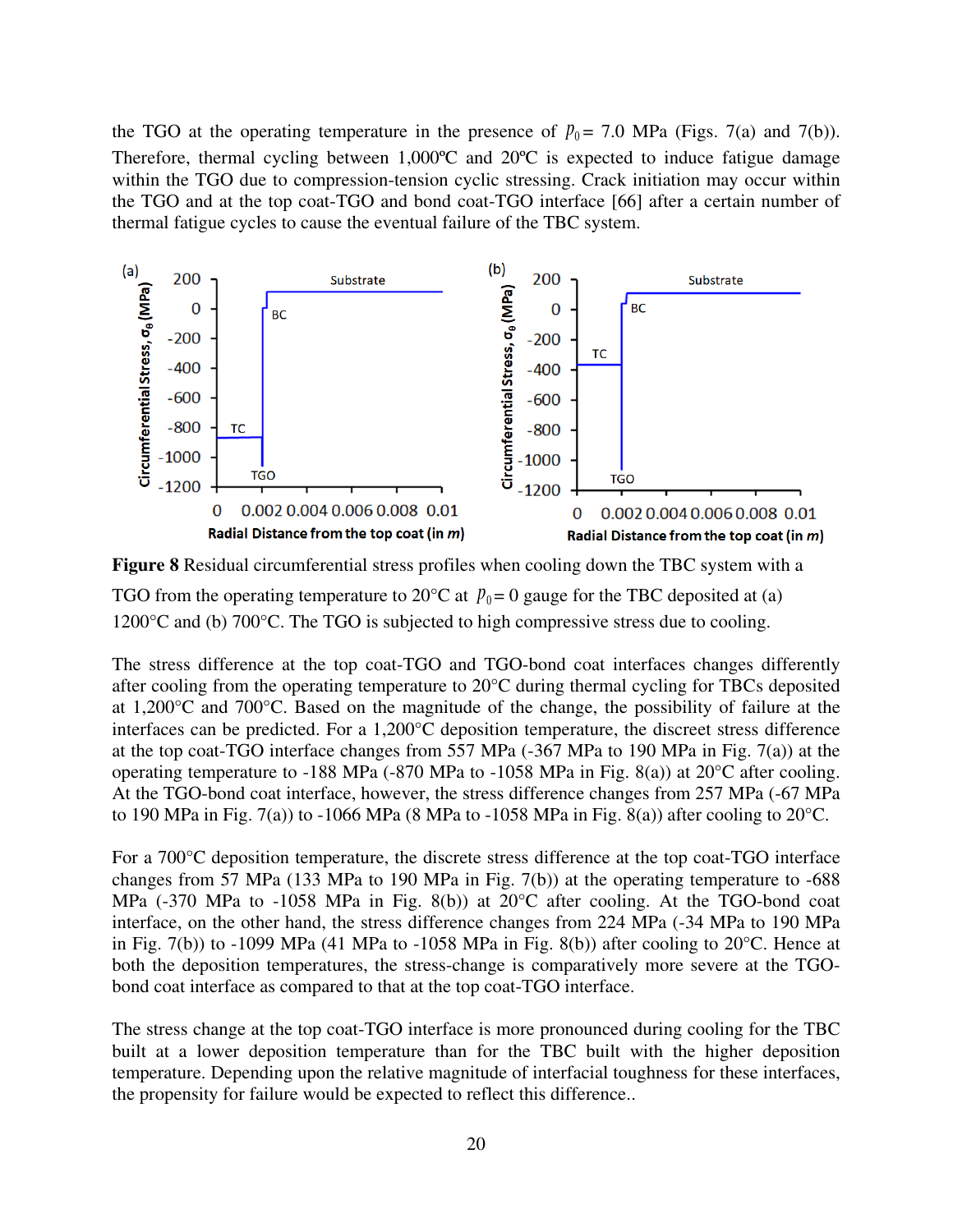The variation of thermomechanical stress within the top coat and bond coat due to thermal cycling between the operating temperature  $(1,000 \degree C)$  and room temperature  $(20\degree C)$  is shown schematically in Figs. 9(a-d). As the magnitude of the radial stress component ( $\sigma_r$ ) is close to zero, the circumferential stress  $(\sigma_{\theta})$  is the only significant contributor to the effective Von Mises stress. Therefore, it can be assumed that the TBC is subjected to uniaxial fatigue stress cycles.



**Figure 9** Stress profile within top coat (a-b) and bond coat (c-d) due to thermal cycling between 1,000 °C and 20 °C for TBCs deposited at two different temperatures ( $T_{\text{dep}}$ ) of 1,200 °C (a, c) and 700  $\rm{^{\circ}C}$  (b, d).

The deposition temperature  $(T_{dep})$  influences the mean stress  $\sigma_{mean} = (\sigma_{max} + \sigma_{min})/2$  in a fatigue stress cycle although the stress range,  $\Delta \sigma = (\sigma_{\text{max}} - \sigma_{\text{min}})$  remains the same (Fig. 9(a-d)). The stress range is governed only by the degree of thermal cycling (i.e. the temperature difference between the operating temperature and room temperature) and is independent of the deposition temperature. While the stress-state in the ceramic top coat in a fatigue stress cycle always remains compressive for  $T_{dep} = 1,200 \degree C$ , the stress alters between tension to compression for  $T_{dep}$  $= 700$  °C (Figs. 9(a) and 9(b)). The mean stress in the ceramic top coat is highly compressive ( $\sigma_{mean} = -619 \text{ MPa}$ ) for  $T_{dep} = 1200 \text{ °C}$ , whereas, the magnitude reduces ( $\sigma_{mean} = -119 \text{ MPa}$ ) for  $T_{\text{den}}$  = 700 °C. . The stress range for both the deposition temperatures remains  $(\Delta \sigma = (\sigma_{\text{max}} - \sigma_{\text{min}}) = 503 \text{ MPa})$  Similarly, for the NiCrAlY bond coat; the mean stress changes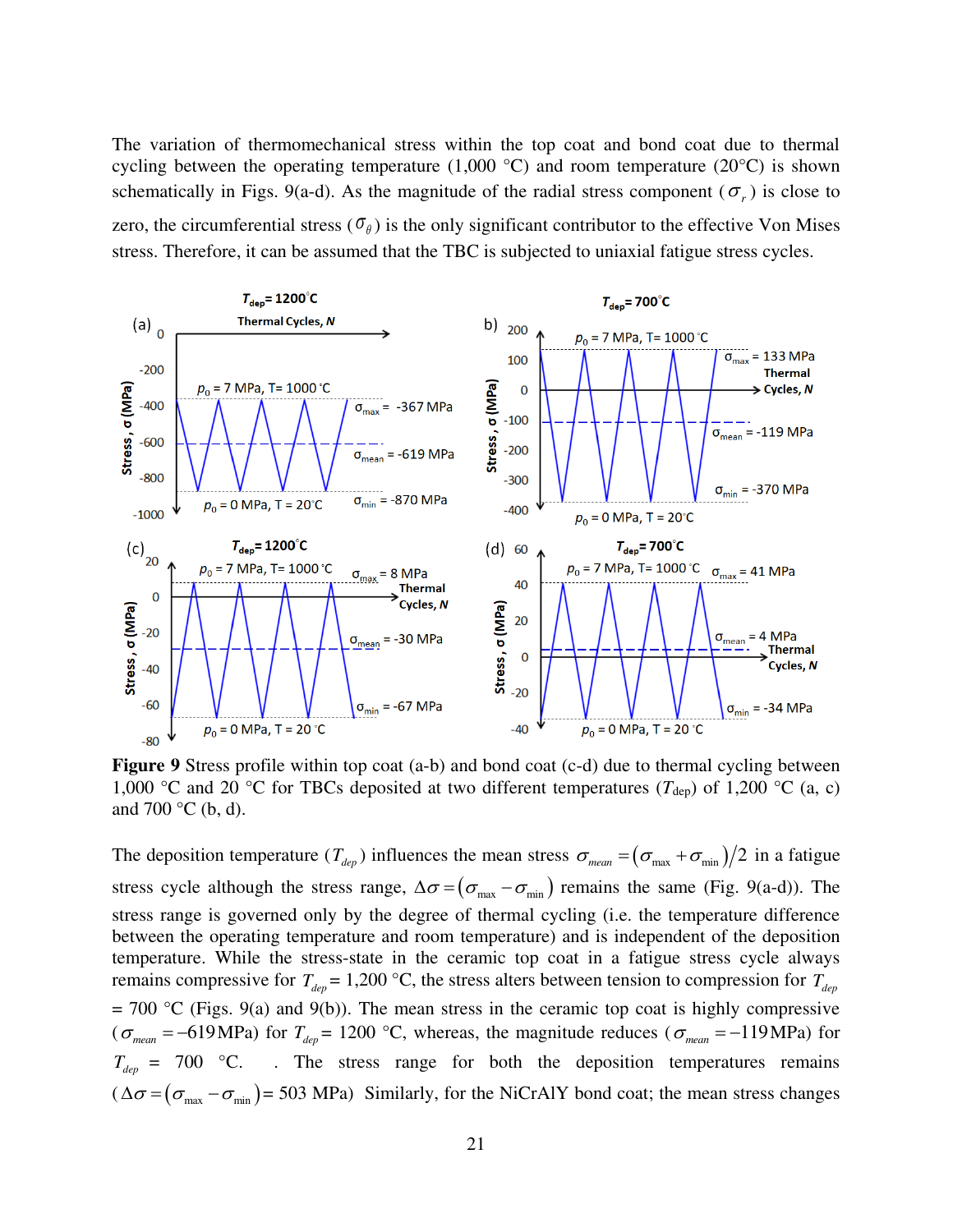from compressive ( $\sigma_{mean} = -30 \text{ MPa}$ ) to tensile ( $\sigma_{mean} = 4 \text{ MPa}$ ) with a decrease in the deposition temperature, while the stress range ( $\Delta \sigma$ ) is constant at 75 MPa. It is well known that while higher compressive mean stresses increase the fatigue strength and prolong the life of a component, a tensile mean stress reduces the fatigue strength [67]. Therefore, based on a strength-based analysis, a higher deposition temperature is preferred for greater life of the top coat and bond coat for thermal cycling between 1000°C-20°C.

A schematic of the stress state within the TGO layer during the thermal cycling between the operating temperature  $(1,000^{\circ}C)$  and room temperature  $(20^{\circ}C)$  is shown in Fig. 10. The stress within the TGO depends on the temperature difference in the thermal cycle and the internal pressure. Changing the deposition temperature does not change the stress within the TGO. Hence the profile shown in Fig. 10 might be independent of the deposition temperature. The TGO is subjected to uniaxial compression-tension cyclic loading. The maximum stress ( $\sigma_{\text{max}}$  = 190 MPa) in the fatigue cycle is tensile in nature and occurs due to the presence of the 7.0 MPa internal pressure at 1000°C. Due to the cooling, the minimum stress ( $\sigma_{\min}$ ) reduces to - 1058 MPa. Therefore, a compressive mean stress component exists in the fatigue stress cycle as the magnitude of maximum compressive stress is greater than the magnitude of maximum tensile stress.



**Figure 10** Stress profile within the TGO during thermal cycling between 1000°C and 20°C and internal pressure cycling between 7.0 MPa and zero guage.

During thermal cycling between 1,000°C and 20°C and in the presence of  $p_0 = 7.0$  MPa, the cyclic stress range is  $\Delta\sigma = \sigma_{\text{max}} - \sigma_{\text{min}} = 190 - (-1058) = 1248$  MPa and the mean stress is  $\sigma_{mean} = (\sigma_{max} + \sigma_{min})/2 = -434$  MPa (Fig. 9). The compressive mean stress is beneficial for the life of a component as it reduces the effective cyclic stress amplitude within the material [67, 68]. To understand the effect of an internal pressure on the thermal stress cycle, we compare the magnitudes of the above-mentioned stress range and the mean stress to those in the absence of any internal pressure at the same operating temperature.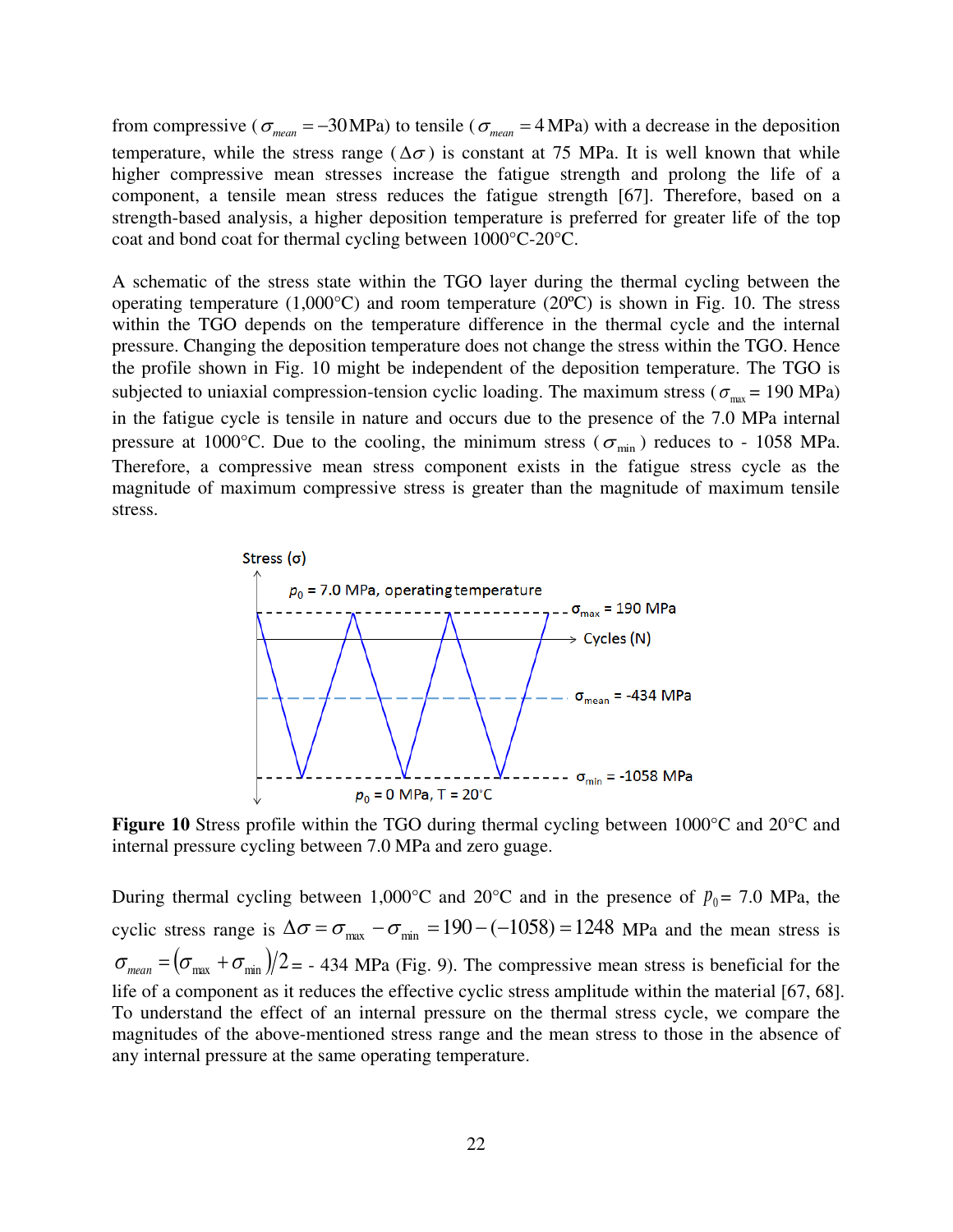In the absence of an internal pressure (i.e.,  $p_0 = 0$ ), the maximum stress ( $\sigma_{\text{max}}$ ) within the TGO is zero. Upon cooling to 20°C, the minimum stress  $\sigma_{\text{min}}$  within the TGO becomes -1058 MPa. Therefore, in a typical thermal cycle for  $p_0 = 0$ , the stress in the TGO varies from zero to a negative (compressive) value. For this compression-zero thermal fatigue cycle, the stress range is  $\Delta\sigma = \sigma_{\text{max}} - \sigma_{\text{min}} = 0 - (-1058) = 1058$  MPa and the mean stress is  $\sigma_{\text{mean}} = (\sigma_{\text{max}} + \sigma_{\text{min}})/2 =$ -529 MPa. Therefore, the stress-range ( $\Delta \sigma$ ) in a thermal fatigue stress cycle increases and the magnitude of compressive mean stress ( $\sigma_{mean}$ ) in that stress cycle decreases in the presence of an internal pressure  $(p_0)$ . Consequently, the TGO is subjected to more severe cyclic stresses in the presence of an internal pressure. Higher compressive mean stress increases the fatigue life of a component. A non-zero pressure ( $p_0 \neq 0$ ) reduces the magnitude of compressive mean stress within the TGO by shifting the mean stress towards the tensile direction. This will make the TBC more prone to initiating cracks within the TGO and thus failure.

## **CONCLUSIONS**

An analytical model to study stress evolution due to the thermal mismatch and lattice misfit in a multilayered cylindrical TBC system is developed. It is found that the nature of the interface and interfacial stresses depends on the lattice orientation for each layer at the interface as well as the resulting lattice misfit. In the TBC system considered, YSZ-NiCoCrAlY-Inconel 738, compressive stresses on the order of 2 GPa may exist in the cubic YSZ film at the beginning of deposition even for lattice misfits of only 0.0057. The lattice misfit induced stress, however, reduces asymptotically to zero with increasing film thickness and only the thermal stress remains within the TBC layers. At high film thicknesses, the adhesion between the interfaces decreases due to the high defect concentration at the interface and the thermal stress is predicted to drive the failure of the TBC system via interfacial delamination.

When the defect concentration is high at the interface, the adhesion between two adjacent layers decreases when film thickness is high, and thus thermal stress is predicted to drive any failure of the TBC system via interfacial delamination. In the presence of an internal pressure and a high operating temperature, a tensile stress can be generated within the TGO layer which could render the TGO prone to failure via tensile cracking. A comparison between TBCs deposited at two different deposition temperatures revealed that at the operating temperature, the stress difference at the top coat-TGO interface is higher than that at the TGO-bond coat interface for the TBC deposited at the higher temperature. The stress difference, however, is found to be greater at the TGO-bond coat interface for the TBC deposited at lower temperature. The discrete stress drops at the TGO-bond coat, and at the top coat-TGO interfaces may be responsible for interfacial cracking of TBCs deposited at higher and lower temperatures, respectively, during high temperature and pressure operation of the cylindrical reactors.

When the TBC system is subjected to thermal cycling, a high compressive stress on the order of 1.06 GPa was predicted to exist within the TGO during the cooling phase of the cycle. Furthermore, upon cooling to room temperature, the stress difference is always greater at the TGO-bond coat interface than the top coat-TGO interface. Despite that, the magnitude of stress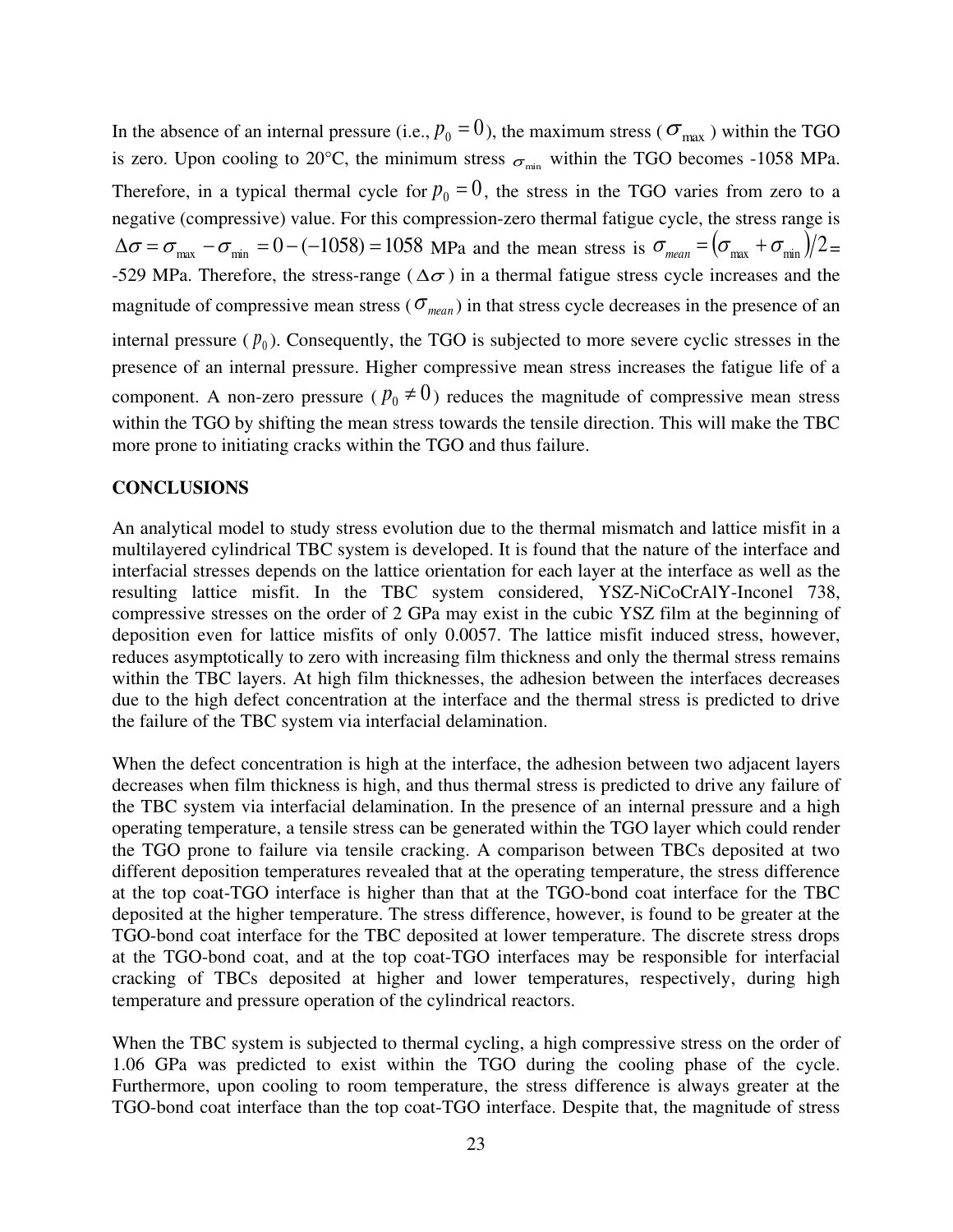change at the top coat-TGO interface during cooling is significant and is more pronounced for the lower deposition temperature than that at the higher deposition temperature. These findings reveal that the failure of the TBC could occur by delamination at either of the TGO-bond coat or top coat-TGO interfaces when the thickness of the TGO is high enough or even during its growth.

Finally, during a typical thermal cycle in the presence of an internal pressure, the top coat, bond coat and TGO are subjected to a fatigue stress cycle with a compressive mean stress. The magnitude of the stress range is a function of only the operating conditions and remains unchanged with the deposition temperature of the TBC. However, the maximum stress in the top coat and bond coat shifts from compressive to tensile with decreasing the deposition temperature, thereby increasing the expectation for failure by tensile cracking. The mean stress also becomes less compressive, increasing the likelihood of failure by fatigue induced rupture. The presence of internal pressure increases the effective stress range and decreases the magnitude of compressive mean stress within the TGO layer, which is expected to expedite the failure of TBC system by fatigue induced cracking of the TGO.

# **ACKNOWLEDGEMENTS**

This technical effort was performed in support of the National Energy Technology Laboratory's ongoing gasification research, in the Advance Reaction Systems Engineering Program. This research was also supported in part by an appointment to the National Energy Technology Laboratory Research Participation Program, sponsored by the U.S. Department of Energy and administered by the Oak Ridge Institute for Science and Education.

## **DISCLAIMER**

This work was funded by the U.S. Department of Energy, National Energy Technology Laboratory, an agency of the United States Government. Neither the United States Government nor any agency thereof, nor any of their employees, makes any warranty, expressed or implied, or assumes any legal liability or responsibility for the accuracy, completeness, or usefulness of any information, apparatus, product, or process disclosed, or represents that its use would not infringe privately owned rights. Reference herein to any specific commercial product, process, or service by trade name, trademark, manufacturer, or otherwise, does not necessarily constitute or imply its endorsement, recommendation, or favoring by the United States Government or any agency thereof. The views and opinions of authors expressed herein do not necessarily state or reflect those of the United States Government or any agency thereof.

## **REFERENCES**

- 1. Clarke, D.R., M. Oechsner, and N.P. Padture, *Thermal-barrier coatings for more efficient gas-turbine engines.* MRS Bulletin, 2012. **37**(10): p. 891-898.
- 2. Wang, C.-L., et al., *Synthesis of Gadolinium Zirconate by Coprecipitaiton and Its Properties for TBC Application.* Key Engineering Materials, 2005. **280-283**: p. 1501- 1502.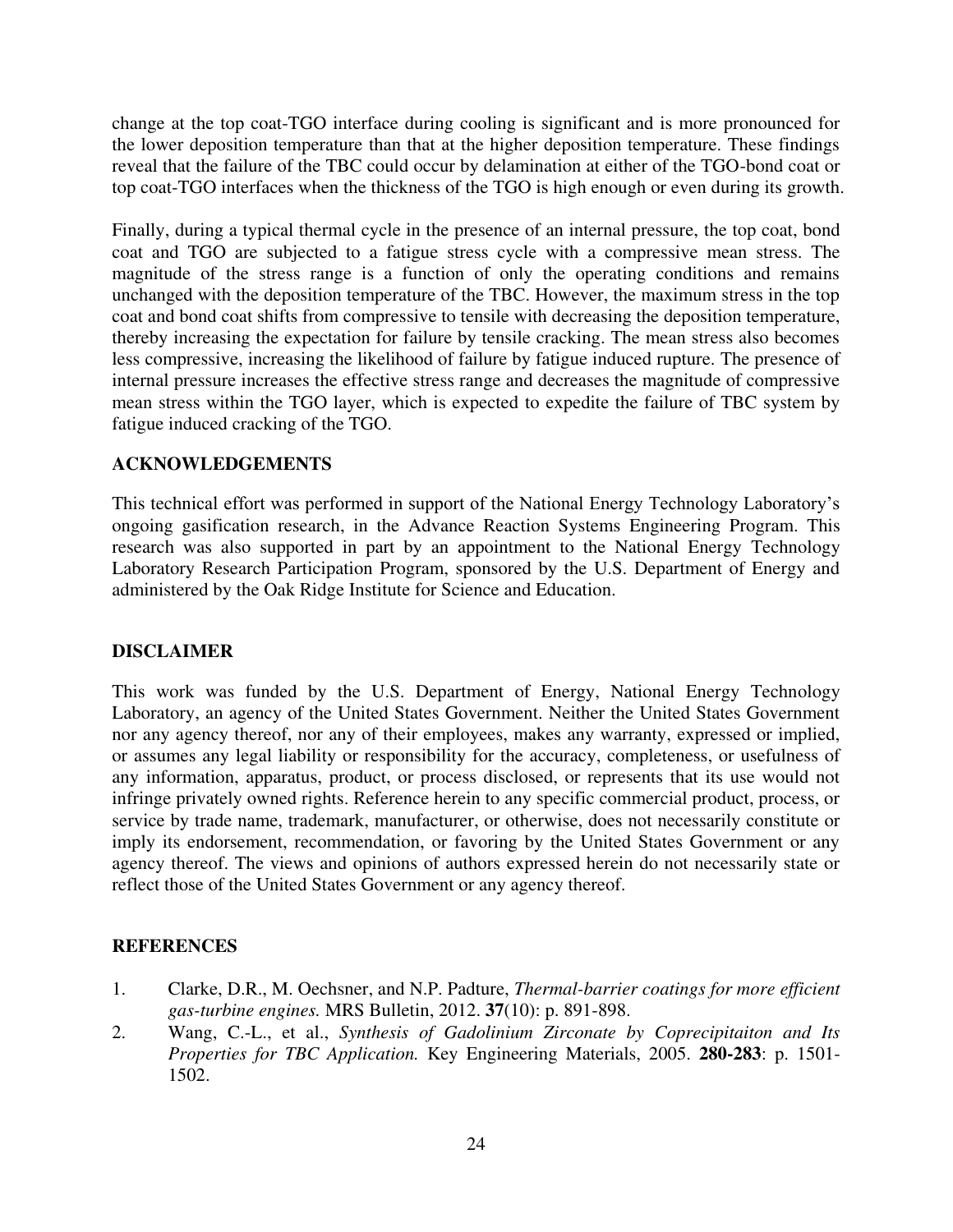- 3. Saini, A.K., D. Das, and M.K. Pathak, *Thermal Barrier Coatings -Applications, Stability and Longevity Aspects.* Procedia Engineering, 2012. **38**: p. 3173-3179.
- 4. Liu, Z.-G., et al., *Novel thermal barrier coatings based on rare-earth zirconates/YSZ double-ceramic-layer system deposited by plasma spraying.* Journal of Alloys and Compounds, 2015. **647**: p. 438-444.
- 5. Evans, A.G., et al., *Mechanisms controlling the durability of thermal barrier coatings.* Progress in Materials Science, 2001. **46**(5): p. 505-553.
- 6. Taylor, R., J.R. Brandon, and P. Morrell, *Microstructure, composition and property relationships of plasma-sprayed thermal barrier coatings.* Surface and Coatings Technology, 1992. **50**(2): p. 141-149.
- 7. Choi, S.R., J.W. Hutchinson, and A.G. Evans, *Delamination of multilayer thermal barrier coatings.* Mechanics of Materials, 1999. **31**(7): p. 431-447.
- 8. Vaßen, R., S. Giesen, and D. Stöver, *Lifetime of Plasma-Sprayed Thermal Barrier Coatings: Comparison of Numerical and Experimental Results.* Journal of Thermal Spray Technology, 2009. **18**(5): p. 835.
- 9. Chen, W.R., et al., *The growth and influence of thermally grown oxide in a thermal barrier coating.* Surface and Coatings Technology, 2006. **201**(3): p. 1074-1079.
- 10. Lugscheider, E., et al., *Mechanical properties of EB-PVD-thermal barrier coatings by nanoindentation.* Surface and Coatings Technology, 2001. **138**(1): p. 9-13.
- 11. Wahl, G., et al., *Chemical Vapour Deposition of TBC: An Alternative Process for Gas Turbine Components.* 2000(78576): p. V004T02A015.
- 12. Padture, N.P., et al., *Towards durable thermal barrier coatings with novel microstructures deposited by solution-precursor plasma spray.* Acta Materialia, 2001. **49**(12): p. 2251-2257.
- 13. Thompson, J.A. and T.W. Clyne, *The effect of heat treatment on the stiffness of zirconia top coats in plasma-sprayed TBCs.* Acta Materialia, 2001. **49**(9): p. 1565-1575.
- 14. Aktaa, J., K. Sfar, and D. Munz, *Assessment of TBC systems failure mechanisms using a fracture mechanics approach.* Acta Materialia, 2005. **53**(16): p. 4399-4413.
- 15. Dong, H., et al., *The influence of temperature gradient across YSZ on thermal cyclic lifetime of plasma-sprayed thermal barrier coatings.* Ceramics International, 2015. **41**(9): p. 11046-11056.
- 16. Drexler, J.M., et al., *Thermal-gradient testing of thermal barrier coatings under simultaneous attack by molten glassy deposits and its mitigation.* Surface and Coatings Technology, 2010. **204**(16-17): p. 2683-2688.
- 17. Kumar, V. and K. Balasubramanian, *Progress update on failure mechanisms of advanced thermal barrier coatings: A review.* Progress in Organic Coatings, 2016. **90**: p. 54-82.
- 18. Kuroda, S., T. Dendo, and S. Kitahara, *Quenching stress in plasma sprayed coatings and its correlation with the deposit microstructure.* Journal of Thermal Spray Technology, 1995. **4**(1): p. 75-84.
- 19. Kuroda, S. and T.W. Clyne, *The quenching stress in thermally sprayed coatings.* Thin Solid Films, 1991. **200**(1): p. 49-66.
- 20. Martena, M., et al., *Modelling of TBC system failure: Stress distribution as a function of TGO thickness and thermal expansion mismatch.* Engineering Failure Analysis, 2006. **13**(3): p. 409-426.
- 21. Neumeier, S., et al., *Lattice Misfit of High Refractory Ruthenium Containing Nickel-Base Superalloys.* Advanced Materials Research, 2011. **278**: p. 60-65.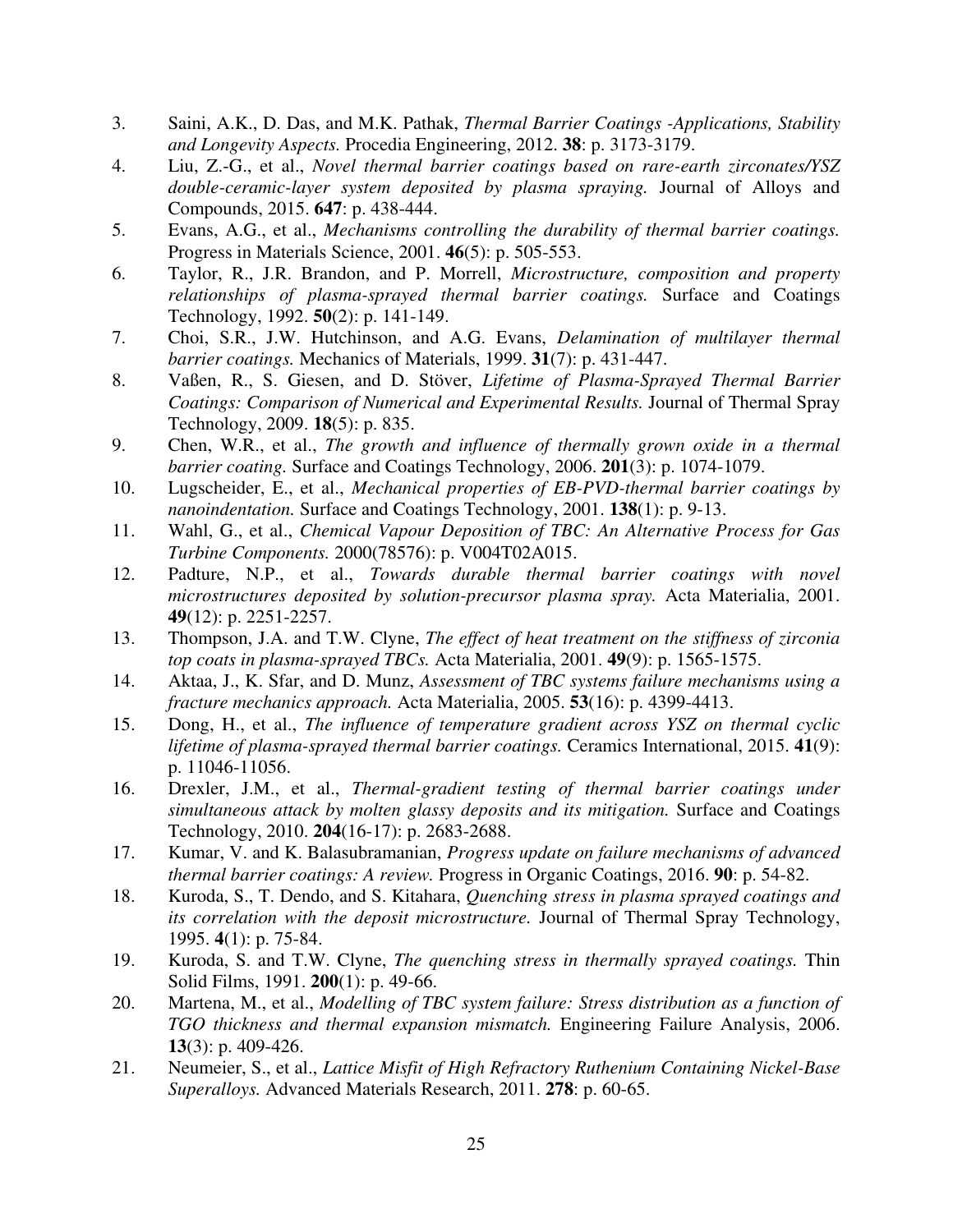- 22. D.A. Porter, K.E.E., *Phase Transformations in Metals and Alloys*. 1st ed. 1984, New York: Chapman and Hall.
- 23. Nusier, S.Q. and G.M. Newaz, *Growth of interfacial cracks in a TBC/superalloy system due to oxide volume induced internal pressure and thermal loading.* International Journal of Solids and Structures, 2000. **37**(15): p. 2151-2166.
- 24. Chen, L. and L. Yueming, *Interface stress evolution considering the combined creep– plastic behavior in thermal barrier coatings.* Materials & Design, 2016. **89**: p. 245-254.
- 25. Abbas, M., L. Guo, and H. Guo, *Evaluation of stress distribution and failure mechanism in lanthanum–titanium–aluminum oxides thermal barrier coatings.* Ceramics International, 2013. **39**(5): p. 5103-5111.
- 26. Mao, W.G., et al., *Effects of substrate curvature radius, deposition temperature and coating thickness on the residual stress field of cylindrical thermal barrier coatings.* Surface and Coatings Technology, 2011. **205**(8-9): p. 3093-3102.
- 27. Song, M., Y. Ma, and S.-k. Gong, *Analysis of residual stress distribution along interface asperity of thermal barrier coating system on macro curved surface.* Progress in Natural Science: Materials International, 2011. **21**(3): p. 262-267.
- 28. Bhattacharyya, A.M., David, *On the Evolution of Stresses due to Lattice Misfit at Metal-Ceramic Interface.* Paper under review in Mater Sci Eng A.
- 29. Timoshenko SP, G.J., *Theory of Elasticity*. 1970, New York: McGraw Hill.
- 30. Mazur, Z., et al., *Failure analysis of a gas turbine blade made of Inconel 738LC alloy.* Engineering Failure Analysis, 2005. **12**(3): p. 474-486.
- 31. Quadakkers, W.J., et al., *Oxidation characteristics of a platinized MCrAlY bond coat for TBC systems during cyclic oxidation at 1000 °C.* Surface and Coatings Technology, 2005. **199**(1): p. 77-82.
- 32. Gadag, S., G. Subbarayan, and W. Barker, *Thermo-elastic properties of dense YSZ and porous Ni-ZrO2 monolithic and isotropic materials.* Journal of Materials Science, 2006. **41**(4): p. 1221-1232.
- 33. Lucht, e.a., *Precise Measurement of the Lattice Parameters of*
- *Sapphire in the Temperature Range 4.5 K 250 K Using*
- *the M¨ ossbauer Wavelength Standard.* J. Appl. Cryst, 2003. **36**(Part 4): p. 1075-1081.
- 34. Pomfret, M., *An Investigation of Solid Oxide Fuel Cell Chemistry: A Spectroscopic Approach*, in *Chemistry and Biochemistry*. 2007, University of Maryland: College Park, MD. p. 221.
- 35. Mercier, D., *Oxidation Behavior of Nanostructured CoNiCrAlY and*
- *NiCoCrAlY Sprayed by HVOF*, in *Department of Mining and Materials Engineering*. 2010, McGill University: Montreal, Canada. p. 88.
- 36. Korte, C., et al., *Ionic conductivity and activation energy for oxygen ion transport in superlattices-the semicoherent multilayer system YSZ (ZrO2 + 9.5 mol% Y2O3)/Y2O3.* Physical Chemistry Chemical Physics, 2008. **10**(31): p. 4623-4635.
- 37. Wunderlich, W., *The Atomistic Structure of Metal/Ceramic Interfaces Is the Key Issue for Developing Better Properties.* Metals, 2014. **4**(3): p. 410.
- 38. Kikuchi, A., *Calculation of Misfit-Dislocation Density Generated by Lattice Mismatch at the NiSi2–Si Interface.* physica status solidi (b), 1997. **203**(1): p. 79-86.
- 39. Atkinson, A. and S.C. Jain, *The energy of systems of misfit dislocations in epitaxial strained layers.* Thin Solid Films, 1992. **222**(1): p. 161-165.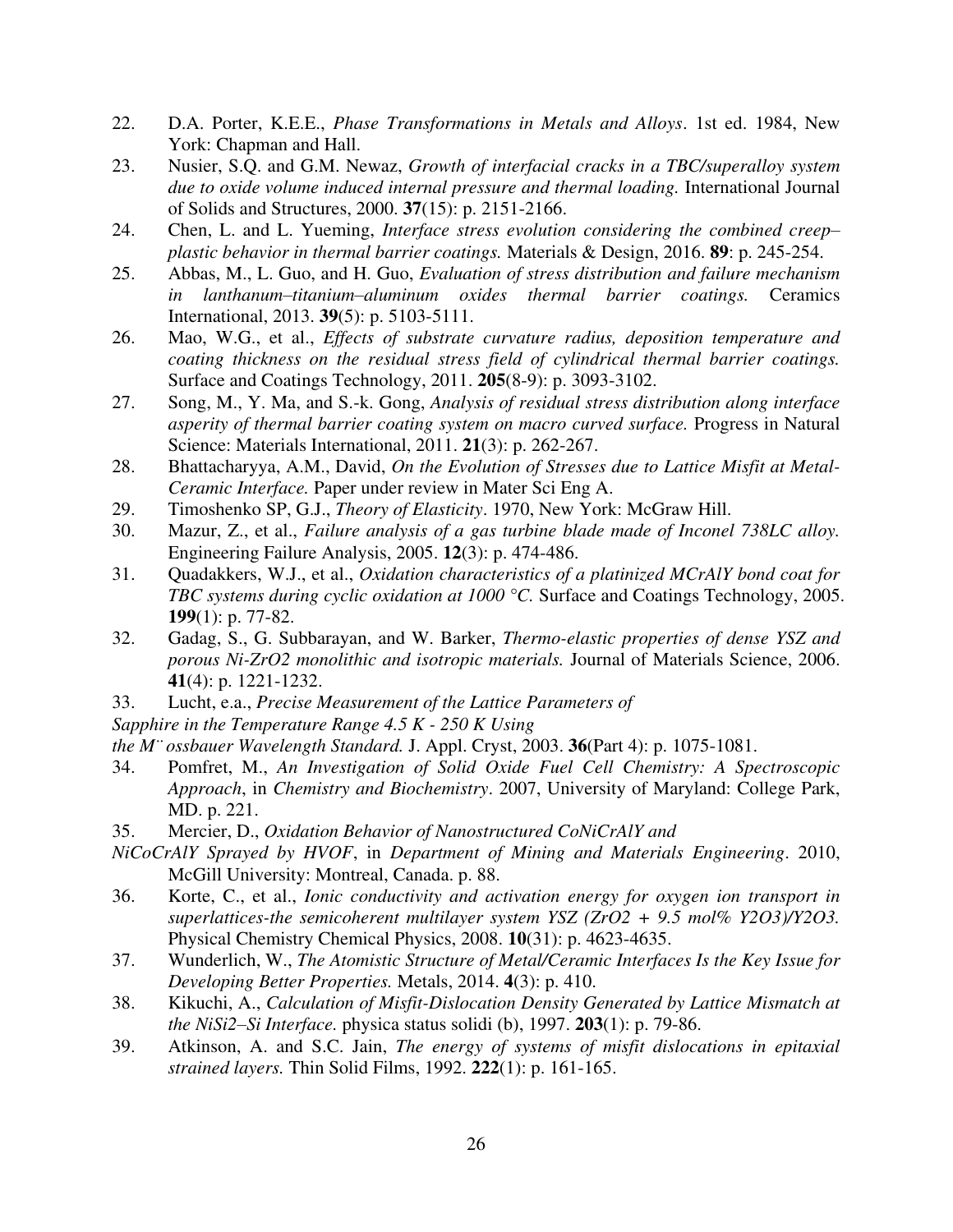- 40. Sasaki, T., et al., *Atomic and Electronic Structures of Ni/YSZ(111) Interface.* MATERIALS TRANSACTIONS, 2004. **45**(7): p. 2137-2143.
- 41. Christensen, A. and E.A. Carter, *Adhesion of ultrathin ZrO2(111) films on Ni(111) from first principles.* The Journal of Chemical Physics, 2001. **114**(13): p. 5816-5831.
- 42. Zhang, W., J.R. Smith, and A.G. Evans, *The connection between ab initio calculations and interface adhesion measurements on metal/oxide systems: Ni/Al2O3 and Cu/Al2O3.* Acta Materialia, 2002. **50**(15): p. 3803-3816.
- 43. Linghu, Y., et al., *The Adhesive Properties of Coherent and Semicoherent NiAl/V Interfaces Within the Peierls-Nabarro Model.* Crystals, 2016. **6**(4): p. 32.
- 44. Stollberg, D.W., et al., *Nanoindentation measurements of combustion CVD Al2O3 and YSZ films.* Materials Science and Engineering: A, 2003. **359**(1–2): p. 112-118.
- 45.  *Laser CVD Process for High Speed Deposition of YSZ Films.* Materials Science Forum: p. - 1213.
- 46. Bouzakis, K.D., et al., *Determination of mechanical properties of electron beam-physical vapor deposition-thermal barrier coatings (EB-PVD-TBCs) by means of nanoindentation and impact testing.* Surface and Coatings Technology, 2003. **163–164**: p. 75-80.
- 47. Park, S.H., et al., *Indentation on YSZ thermal barrier coating layers deposited by electron beam PVD.* Philosophical Magazine, 2006. **86**(33-35): p. 5453-5463.
- 48. Kondoh, J., et al., *Yttria concentration dependence of tensile strength in yttria-stabilized zirconia.* Journal of Alloys and Compounds, 2004. **365**(1): p. 253-258.
- 49. Poklad, A., et al., *Orientation Relationship between the TRIP Steel Substrate and the ZrO2 thin Film.* steel research international, 2011. **82**(9): p. 985-989.
- 50. Sillassen, M., et al., *Low-Temperature Superionic Conductivity in Strained Yttria-Stabilized Zirconia.* Advanced Functional Materials, 2010. **20**(13): p. 2071-2076.
- 51. Tabor, D., *The hardness of solids.* Review of Physics in Technology, 1970. **1**(3): p. 145.
- 52. Chen, T., et al., *Phase stability, microstructural evolution and room temperature mechanical properties of TiO2 doped 8mol% Y2O3 stabilized ZrO2 (8Y-CSZ).* Ceramics International, 2008. **34**(2): p. 365-370.
- 53. Aruna, S.T., N. Balaji, and K.S. Rajam, *Phase transformation and wear studies of plasma sprayed yttria stabilized zirconia coatings containing various mol% of yttria.* Materials Characterization, 2011. **62**(7): p. 697-705.
- 54. Tanaka, M., et al., *Residual stress measurement of an EB-PVD Y2O3-ZrO2 thermal barrier coating by micro-Raman spectroscopy.* Surface and Coatings Technology, 2009. **204**(5): p. 657-660.
- 55. Teixeira, V., et al., *Effects of deposition temperature and thermal cycling on residual stress state in zirconia-based thermal barrier coatings.* Surface and Coatings Technology, 1999. **120–121**: p. 103-111.
- 56. Li, C., et al., *Understanding the residual stress distribution through the thickness of atmosphere plasma sprayed (APS) thermal barrier coatings (TBCs) by high energy synchrotron XRD; digital image correlation (DIC) and image based modelling.* Acta Materialia, 2017. **132**: p. 1-12.
- 57. Utigard, T.A., A. Warczok, and P. Desclaux, *The measurement of the heat-transfer coefficient between high-temperature liquids and solid surfaces.* Metallurgical and Materials Transactions B, 1994. **25**(1): p. 43-51.